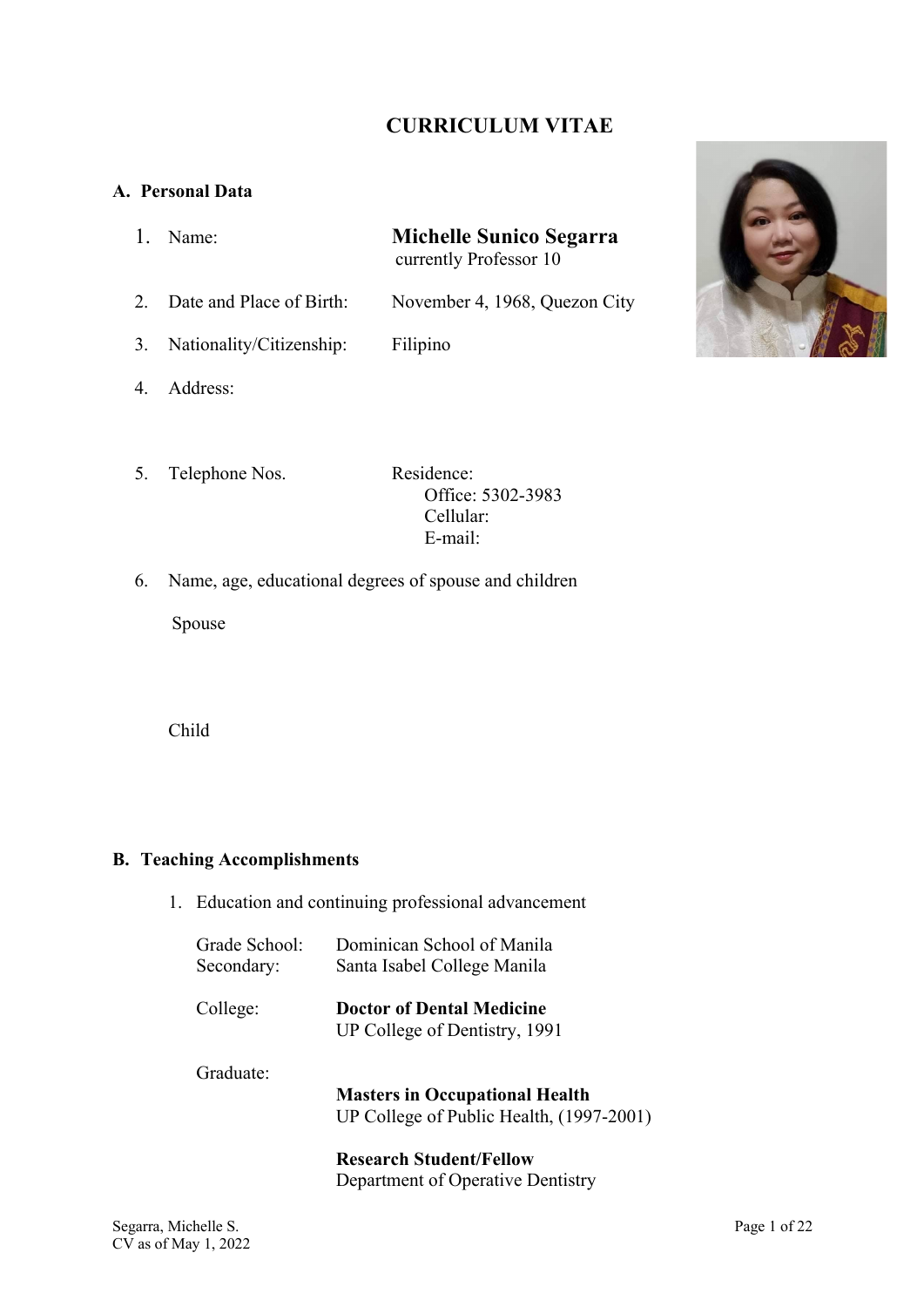Nippon Dental University Niigata, Japan (1998-2000)

## **PhD in Dental Sciences**

Department of Cariology and Operative Dentistry Tokyo Medical and Dental University (2014-2018)

**Doctor of Health Professions Education (DrHPEd)** UP Manila NTTC-HP (2021 – ongoing)

**Mentor for UPCD, Clinical and Public Health Research Training in Oral Health for Southeast Asia (Grant under NIH, National Institute of Dental and Craniofacial Research)**  Recipient: Khon Kaen University with UPCD as major collaborator

Starting May 2022

2. Titles of classroom/laboratory/ward instructional materials, syllabi, workbooks, modules, course guides produced and used for the improvement of teaching

#### **Oral Anatomy**

| 1996 | Syllabus in Oral Anatomy (revised in 2001)                                                                           |
|------|----------------------------------------------------------------------------------------------------------------------|
| 1997 | Laboratory Guide in Tooth Drawing and Carving                                                                        |
| 2006 | Interactive Guide in Oral Anatomy (Digital)                                                                          |
| 2013 | Blended learning syllabus for Oral Anatomy                                                                           |
| 2020 | Course Pack for Oral Anatomy for Remote Learning (with Course                                                        |
|      | Guide, Study Guides, Assignment Guides and Activity Guides)                                                          |
|      | Nomenclature, Terminology, Terms of Orientation                                                                      |
|      | Development of the Human Dentition                                                                                   |
|      | <b>Permanent Molars</b>                                                                                              |
|      | <b>Dento-Osseous Structures</b>                                                                                      |
|      | The Temporomandibular Joint                                                                                          |
|      | <b>Trigeminal Nerves</b>                                                                                             |
|      | Blood Vessels and Lymphatic Drainage Associated with                                                                 |
|      | the Oral Cavity                                                                                                      |
|      | <b>Tooth Drawing</b>                                                                                                 |
|      | <b>Tooth Carving</b>                                                                                                 |
|      | Arrangement and Articulation of the Teeth                                                                            |
| 2020 | Video Tutorials                                                                                                      |
|      | <b>Tooth Drawing</b>                                                                                                 |
|      | <b>Tooth Carving</b>                                                                                                 |
| 2019 | Oral Anatomy Online Tutorial/Remedial Course for Students have<br>grades of incomplete or 4.0 via Schoology Platform |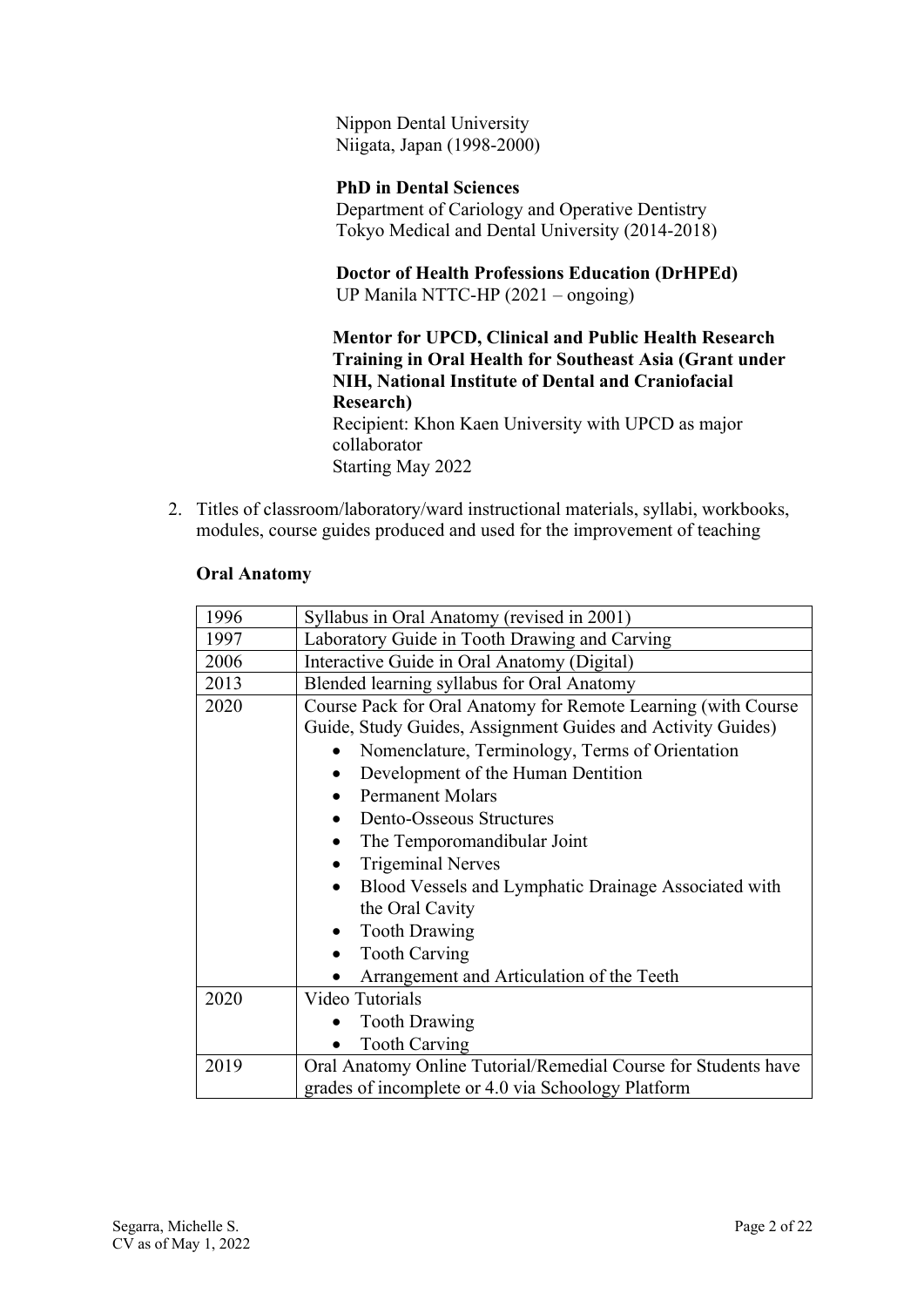# **Introduction to Dental Research and Biostatistics (1st offered in 2019)**

| 2019 | Course Guide for Introduction to Dental Research and              |
|------|-------------------------------------------------------------------|
|      | Biostatistics (Blended Learning)                                  |
| 2020 | Course Pack for Introduction to Dental Research and Biostatistics |
|      | for Remote Learning (with Course Guide, Study Guides,             |
|      | Assignment and Activity Guides)                                   |
|      | Introduction to Dental Research                                   |
|      | • Research Design                                                 |
|      | • Research Variables                                              |
|      | Evaluating Research (Validity and Reliability)<br>$\bullet$       |
|      | The Research Protocol                                             |
|      | • Ethics in Research                                              |

## **Cariology**

| 2021 | Module for Caries Risk Assessment            |
|------|----------------------------------------------|
| 2021 | Module for Non-Surgical Management of Caries |

## **Clinical Operative Dentistry**

| 2020<br>Module for Management of Dental Caries |
|------------------------------------------------|
|------------------------------------------------|

## **Comprehensive Restorative and Esthetic Dentistry**

| 2010 | Developed the Short Course in Comprehensive Restorative and   |
|------|---------------------------------------------------------------|
|      | Esthetic Dentistry (CRED) with Dr. Armin Segarra              |
|      | Revised in 2014, 2017 to include additional topics and actual |
|      | patient treatment                                             |
|      | Modules for:                                                  |
|      | Minimally Invasive Restorative Procedures                     |
|      | Laboratory Exercises for Dental Adhesives                     |
|      | <b>Anterior Composite Restorations</b>                        |
|      | Veneers                                                       |
|      | <b>Posterior Composites</b>                                   |
|      | Smile Analysis and Smile Design                               |

## **Enhancement Course in Oral Surgery for General Dentists**

| 2014 | Developed the Enhancement Course in Oral Surgery for Hospital   |
|------|-----------------------------------------------------------------|
|      | Dentists with inputs from Dr. Natividad Gervasio and Dr. Irma   |
|      | Parajas initially offered for dentists in government hospitals; |
|      | later on in was offered to General Dentists hence changed the   |
|      | name to Enhancement Course in Oral Surgery for General          |
|      | Dentists                                                        |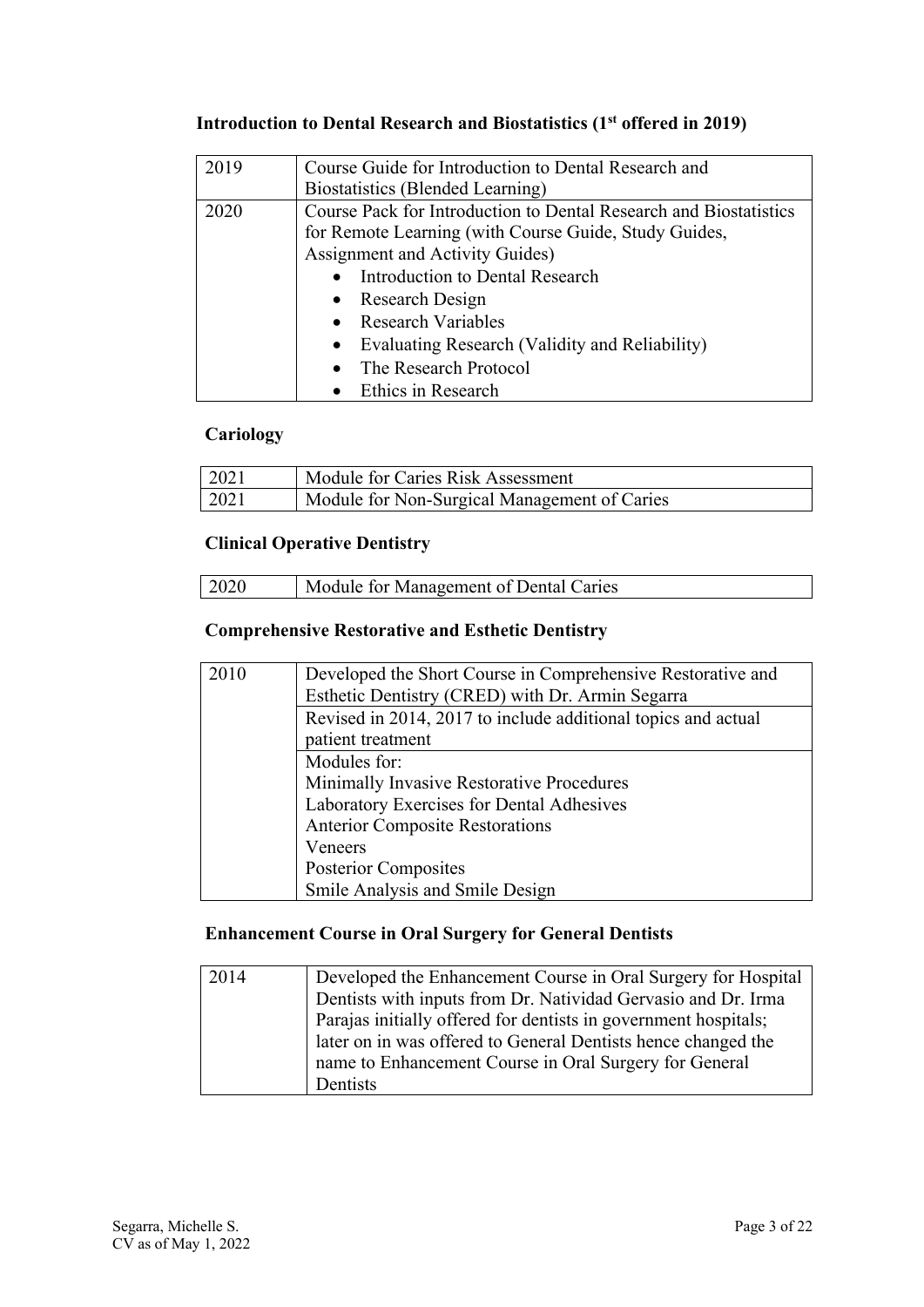#### **Dental Board Orientation (Board Review); Refresher Course**

Oral Anatomy Review Lecture Occlusion Review Lecture

3. List of books, chapter in books, professional articles (other than research)

#### **Books**

**Sunico-Segarra, MC** & Segarra A (2014). A Practical Clinical Guide to Resin Cements. Springer Publications, Heidelberg, Germany

#### **Articles other than research**

**Sunico, MC.** (2006). The Dentist and the Mercury Issue. The Journal of the Philippine Dental Association; 57(2):51-57

**Sunico MC.** (2003) Philippine laws, legislation and programs on dental waste management. The Journal of the Philippine Dental Association; 55(2): 38-40.

**Sunico MC** (2002) Dental waste management: Practical tips for the dental office. The Journal of the Philippine Dental Association; 54(1): 38-40.

#### **Magazine Articles**

| That Thing Called Tooth Sensitivity, Health. Care Magazine. Feb-March 2015           |
|--------------------------------------------------------------------------------------|
| Eat This, Not That: The Healthy Teeth Diet, <i>Health. Care Magazine</i> , 2015      |
| Oral Health Care Plan, Health. Care Magazine, October - November 2015                |
| The Road to Pearly White Smiles, <i>Health. Care Magazine</i> , Dec 2015 - Jan 2016  |
| The Link Between Oral Health and Heart Disease, <i>Health. Care Magazine</i> , April |
| $-$ May 2016                                                                         |
| Helping Your Teething Baby, Health. Care Magazine, February-March 2017               |
| The Other Side of the Great Pearly White Teeth. Health. Care Magazine, Aug-          |
| Sept 2017                                                                            |
| Taking Care of the Mouth and Throat: How to Beat the Summer Heat,                    |
| Health. Care Magazine, April-May 2019                                                |
| Healthy Mouth, Healthy Heart, Health.Care Magazine. February-March 2020              |
| Essential Oils for Oral Health: What Does Science Say About Them?                    |
| Health. Care Magazine, April-May 2021                                                |
| Never Too Late: Adult Braces in Focus. Health. Care Magazine, December 2021          |
| $-$ January 2022                                                                     |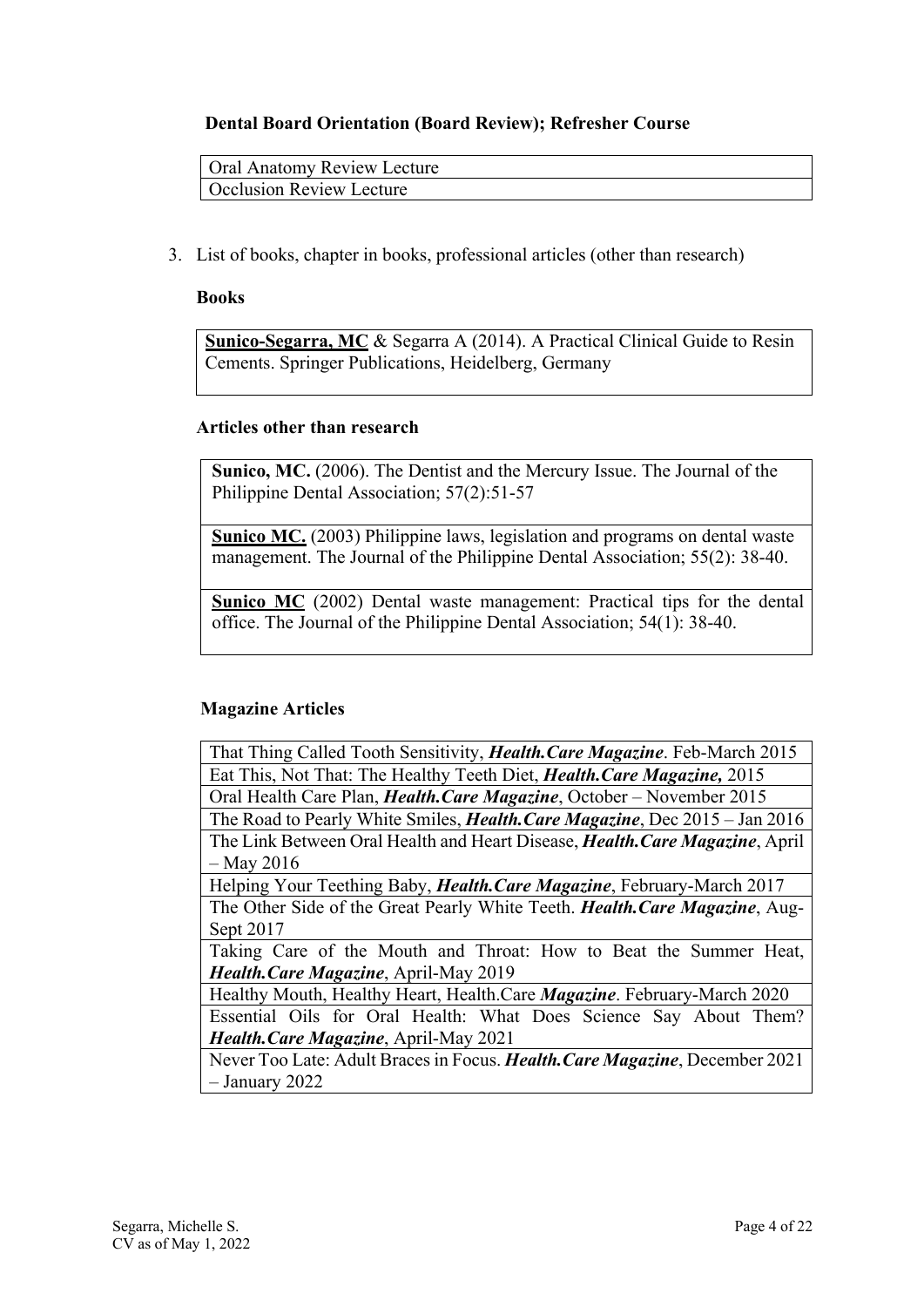4. List/ description of creative works

### **UP College of Dentistry Pocket Museums**

 Under the Committee on Historical Buildings, several pocket museums in the building, featuring old equipment, instruments, artifacts and taped interviews were built for our young students to have a glimpse of history and life in UPCD back then.

5. Speaking engagements (state title of talk, venue, occasion, and date)

#### **List of oral or poster presentations in national or international scientific conferences.**

## **International**

Segarra MS. Traditional and Newly-Developed Technologies of Diagnosing Early Tooth Cracks, Asian Academy of Preventive Dentistry, October 1, 2021 (Symposium)

Segarra MS. Depth of Cure of Different Cementing Media and Veneer Thickness. IADR General Sessions, Virtual Sessions, July 2021 (Poster Presentation)

Segarra MS. Analysis of Enamel Crack Patterns on Teeth Restored with Amalgam and Composite Resin. IADR General Sessions, Washington DC, March 2020 (Oral Presentation, abstract accepted and published, conference cancelled due to COVID-19)

Segarra MS. Environmentally Friendly Practices in Dentistry. 4th International Global Green and Healthy Hospital Conference, Singapore, October 2019 (Oral Presentation)

Segarra MS. Analysis of Enamel Crack Patterns on Functional and Non-Functional Cusps Using 3D Swept-Source Optical Coherence Tomography. Okayama University, Japan. November 30, 2017 (Oral Presentation)

Segarra MS. Green Dentistry. 3rd International Global Green and Healthy Hospital Conference. Tzu-Chi Hospital, New Taipei, Taiwan. October 2017 (Oral Presentation)

Segarra MS, Shimada Y, Sadr A, Sumi Y and Tagami J. 3-D Analysis of Enamel Crack Behavior Using SS-OCT. International Association of Dental Research, General Sessions. COEX, Seoul, South Korea June 23, 2016 (Oral Presentation) Sunico-Segarra, MC, Shimada Y and Tagami J. Microshear Bond Strength of a Two-Step Self-Etch Adhesive using Different Application Modes. 34<sup>th</sup> Asia Pacific Dental Congress, Kuala Lumpur, Malaysia, May 8 – 12, 2013.

Sunico-Segarra, MC. Understanding Nuances in the Use of Resin Cements: Classification, Indications and Guidelines for Practical Use. Academy of Operative Dentistry Annual Meeting, Chicago Illinois, USA February 29, 2012 (Table Clinics)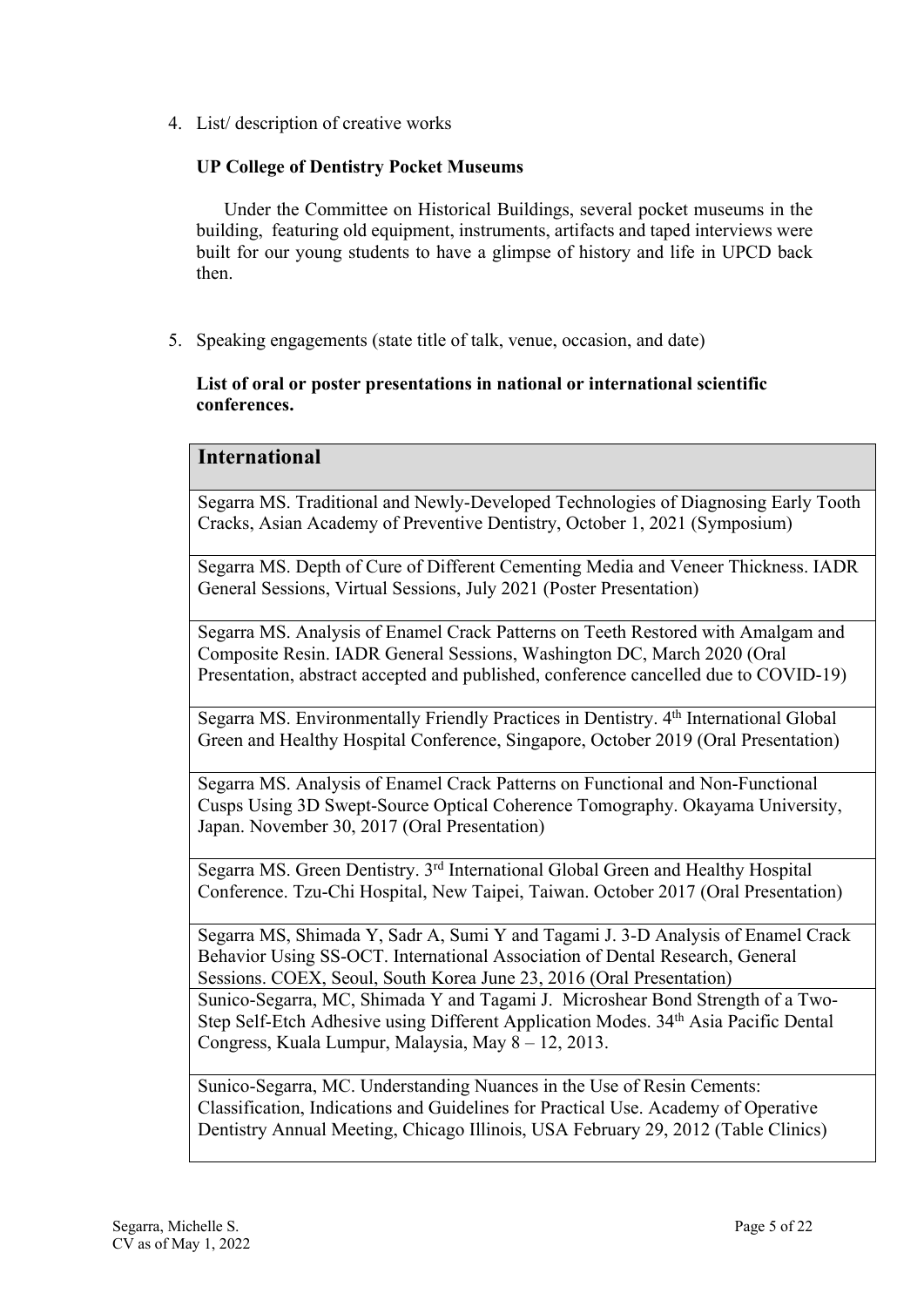Sunico MC (presentor), Shinkai K, Katoh Y. Clinical Performance of Class I and Class V Giomer Restorations. 2 year evaluation. 25<sup>th</sup> Asia Pacific Dental Congress, Manila Philippines April 2003.

Sunico MC (presentor), Shinkai K, Katoh Y. Clinical Performance of Class I and Class V Giomer Restorations. 6 months evaluation. 2nd International Giomer Symposium. Makuhari Messe, Chiba Japan 30 June 2001 (Oral Presentation)

Katoh Y, Sunico MC (presentor), Shinkai K. Newly-developed diamond points for conservative operative procedures. Autumn Meeting, Japanese Association of Conservative Dentistry, Kitakyushu Japan. November 1999 (Poster Presentation)

## **LOCAL**

Segarra, M. Teaching Cognitive and Psychomotor Skills in Oral Anatomy. UP Manila Science & Technology Week. December 2021.

Segarra, M. Success and Failures in Adhesive Restorations: Understanding the Material, the Bond and Applications. 110<sup>th</sup> PDA Annual Convention and Scientific Sessions. May 13, 2019

Smile Design. PDA Annual Convention, May 2, 2017

Bantegui MF, Salvador AD, Sunico-Segarra MC. The Effect of Flowable Composite and Mode of Polymerization on the Microleakage of Class V Composite Resin Restorations. Philippine Dental Association 103rd Annual Convention & Scientific Meeting, 19-24 November 2011 (Poster Presentation)

Segarra AG, Sunico MC, Uzzaman A, Shimada Y, Tagami J. Effect of surface treatment on microshear bond strength of conventional (multi-step) adhesive resin cement and selfadhesive (one-step) resin cement on enamel and dentin (with microscopic analysis). Manila, Philippines: Philippine Dental Association  $100<sup>th</sup>$  Annual Convention & Scientific Meeting, 28 April – 2 May 2008 (Poster)

Manila, Philippines: First Philippine Congress in Esthetic Dentistry, 20-21 January 2008 (Poster)

Manila, Philippines: 9<sup>th</sup> National Institutes of Health Anniversary  $\&$  5<sup>th</sup> University Science and Technology Week, 12-16 February 2007 (Poster)

Segarra AG, Sunico MC, Nayif M, Nakajima M, Tagami J. The microtensile strength of incrementally packed and bulk packed composites. Manila, Philippines: Philippine Dental Association 99th Annual Convention & Scientific Meeting, 30 April-5 May 2007 (Poster) Manila, Philippines: First Philippine Congress in Esthetic Dentistry, 20-21 January 2008 (Poster)

Manila, Philippines:  $9<sup>th</sup>$  National Institutes of Health Anniversary &  $5<sup>th</sup>$  University Science and Technology Week, 12-16 February 2007 (Poster)

Dental Waste Management. Philippine Dental Association 99<sup>th</sup> Annual Convention & Scientific Meeting, 30 April-5 May 2007 (Oral Presentation)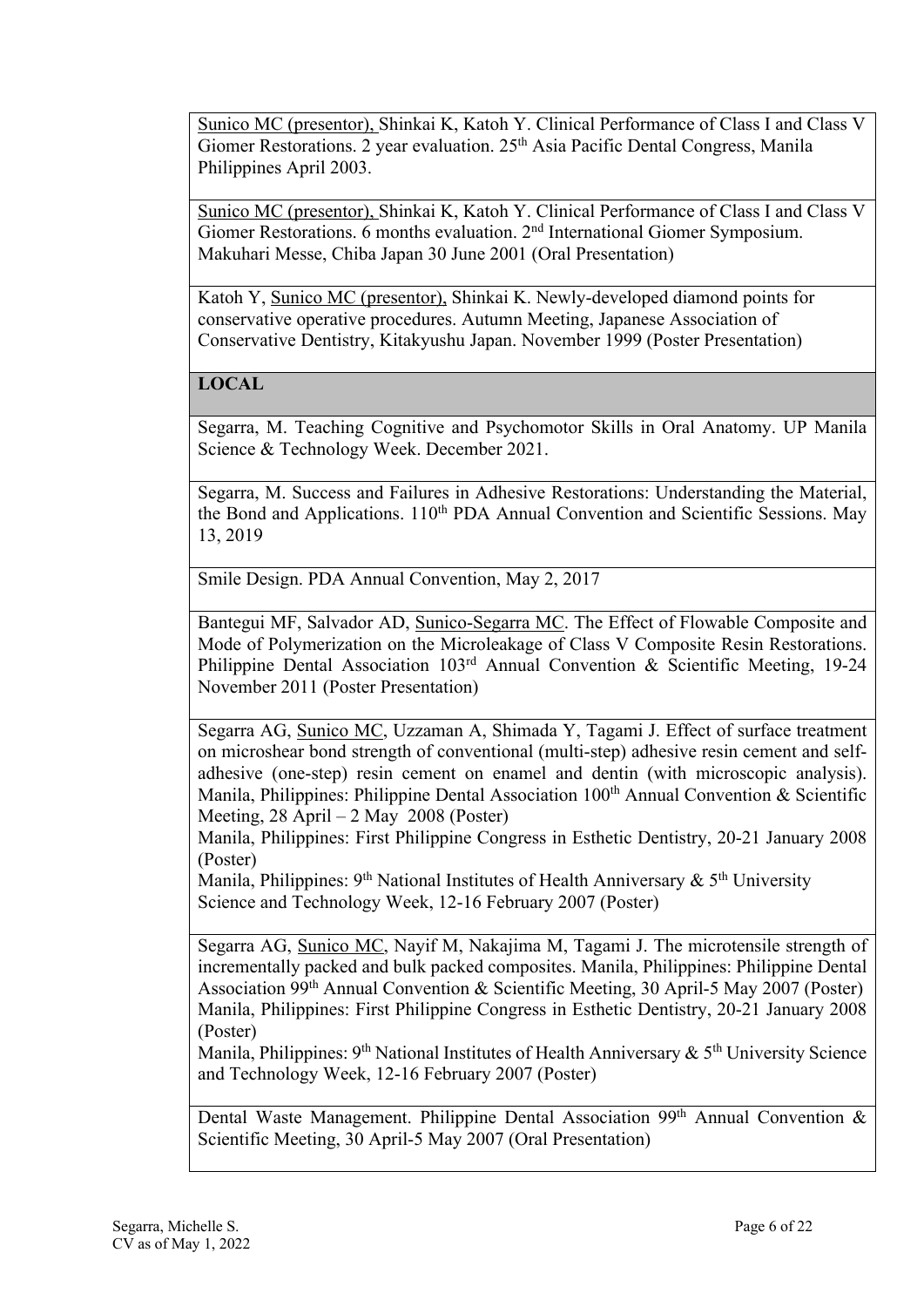Sunico MC. Clarifying Issues on Amalgam Removal and Mercury Detoxification. Manila, Philippines: Philippine Dental Association 99<sup>th</sup> Annual Convention & Scientific Meeting, 30 April-5 May 2007 (Poster)

Manila, Philippines: First Philippine Congress in Esthetic Dentistry, 20-21 January 2008 (Poster)

Manila, Philippines:  $9<sup>th</sup>$  National Institutes of Health Anniversary &  $5<sup>th</sup>$  University Science and Technology Week, 12-16 February 2007 (Poster)

Sunico MC. The Role of Dentists in the Amalgam Controversy. Manila, Philippines: Philippine Dental Association 98<sup>th</sup> Annual Convention & Scientific Meeting, 1-6 May 2006 (Poster)

Sunico MC. Choosing the Right Material for Esthetic Restorations, Manila, Philippines: Philippine Dental Association 98<sup>th</sup> Annual Convention & Scientific Meeting, 1-6 May 2006

Sunico MC. Effect of Application Modes on the Shear Bond Strength of Self-Etching Primers. Manila, Philippines: Philippine Dental Association 97<sup>th</sup> Annual Convention and Scientific Meeting, 03 May 2005 (Oral Presentation)

Sunico MC. Esthetic Restorations with Recent Materials, Manila, Philippines, The 3<sup>rd</sup> Asian Dental Forum. 29 August 2004 (Oral Presentation)

Sunico MC. Criteria, Guidelines and Tips for Successful Posterior Composite Restorations, Manila, Philippines: Philippine Dental Association 96<sup>th</sup> Annual Convention and Scientific Meeting, 05 May 2004 (Table Clinics)

Sunico MC. Enhancing Esthetics in Large Anterior Restorations, Manila, Philippines: Philippine Dental Association 94<sup>th</sup> Annual Convention & Scientific Meeting, 07 May 2002 (Oral Presentation)

Sunico MC. Direct Tooth Colored Filling Materials, Manila, Philippines: Philippine Dental Association 95th Annual Convention and Scientific Meeting, 02 May 2001 (Oral Presentation)

Sunico MC. Cosmetic Dentistry, Manila Philippines: Philippine Dental Association 90<sup>th</sup> Annual Convention and Scientific Meeting, 13-18 May 1998 (Oral Presentation)

Sunico MC. Restoration of Badly Broken Down Teeth, Manila Philippines: Philippine Dental Association 87<sup>th</sup> Annual Convention and Scientific Meeting, 29 April to 06 May 1995

Sunico MC. Dentin Bonding, Manila Philippines: Philippine Dental Association 85<sup>th</sup> Annual Convention and Scientific Meeting, 21 May 1993

#### **List of lectures/seminars/workshops for the professionals:**

#### **International**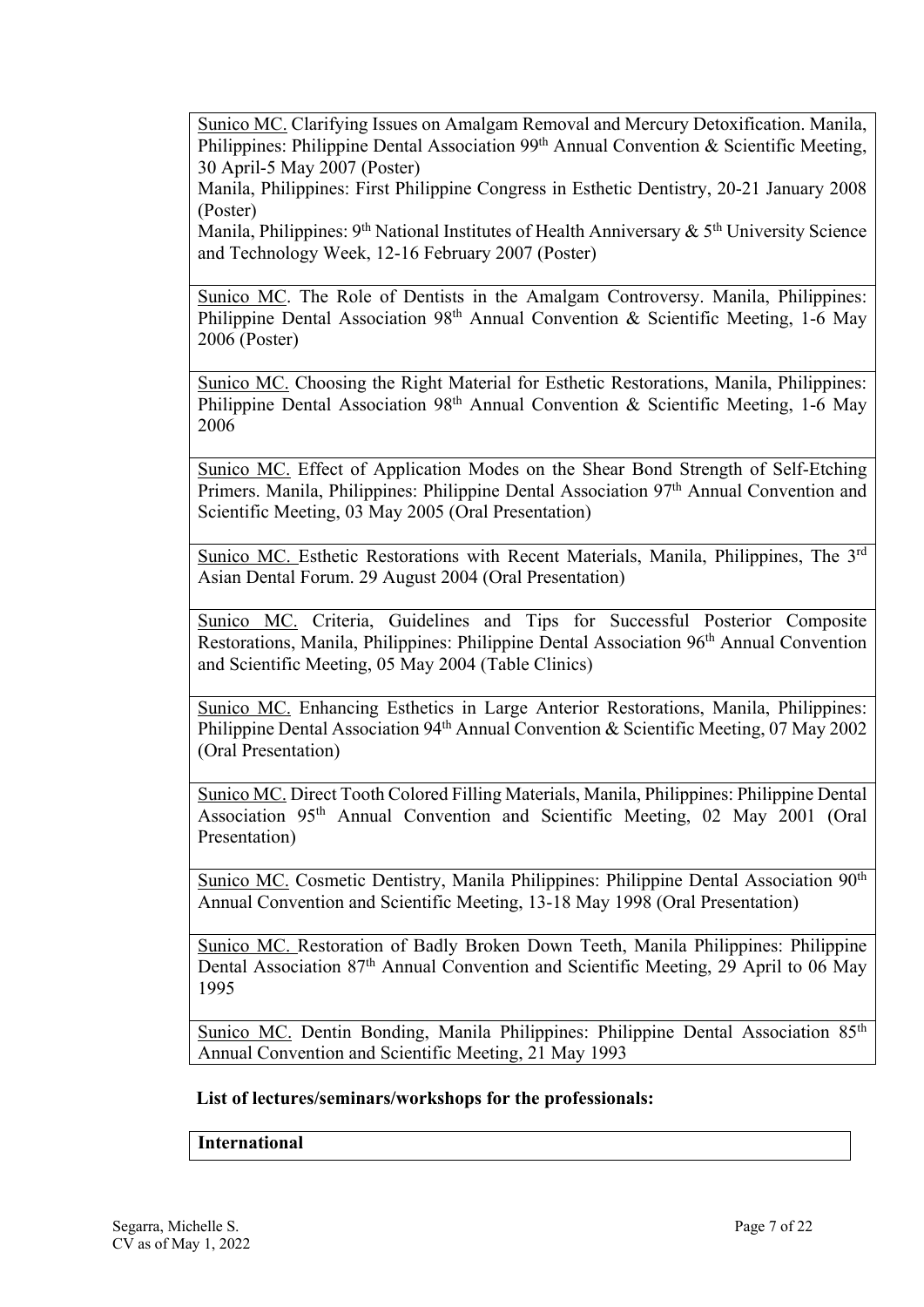The Science of Mercury Pollution. Kuala Lumpur Malaysia and Penang Malaysia 17 July and 19 July 2006

The Role of Dentists in the Campaign to Eliminate Mercury. SouthEast Asia Mercury Conference, Philippine Heart Center 25-26 January 2006

#### **Local**

Matrices for Class II Composite Restorations. Luzon Area Convention. Via Zoom. January 2021.

Best Practices For Dental Waste Management during Covid 19 Era. PDA Abra and Ilocos Norte Dental Chapter, Dec 3, 2020; Negros Occidental Chapter & Capiz Dental Chapter, Dec. 21, 2020

Tooth Cracks, Erosions, and other Non-Cariogenic Lesions: Diagnosis and Treatment Options. Bacolod City Dental Chapter. November 27, 2020

Trash Talk: Dental Waste Disposal in the New Normal. UPDAA-ADI Joint Webinar, May 9, 2020.

Remineralization Strategies for Preventive and Restorative Dentistry. Roadmap to Success in Dental Treatment: An Advanced Approach. 3M Seminar Feb 19, 2019.

Merging Orthodontics with Restorative Dentistry. Cebu City April 15-16, 2018

Wear Your Crown: Be on Top of Your Indirect Restoration Procedure. 3M -Espe. March 12, 2018

Achieving Good Proximal Contacts in Composite Restorations UPCD-UPDAA Foundation Day Seminar, Crowne Plaza Hotel, Feb 4, 2018

Enhancing Your Practice with Advanced Esthetics, Asian Hospital. October 11, 2017

Emilio Aguinaldo College, 2017 Clinical Dentistry Conference. Emilio Aguinaldo College October 2, 2017

Smile Analysis and Smile Design. St. Luke's Hospital QC Sept 7, 2017

Tooth Cracks: Diagnosing and Understanding the Hidden Menace. Endodontic Society of the Philippines Annual Convention. Marco Polo Hotel, July 8, 2017.

Smile Design. PDA Annual Convention, May 2, 2017

Truth and Dare: Current Concepts in Caries Prevention & Intervention. UPDAA and 3M Health Care Academy Scientific Seminar. Quezon City Sports Club, Aug 10, 2016

Occupational Hazards in Dentistry. Philippine Dental Association Occupational Dental Health Course. April 6, 2016

Advances in Restorative Dentistry: Simplifying Everyday Restorative Procedures; Olongapo City Chapter Subic Bay, Freeport Zone March 4, 2016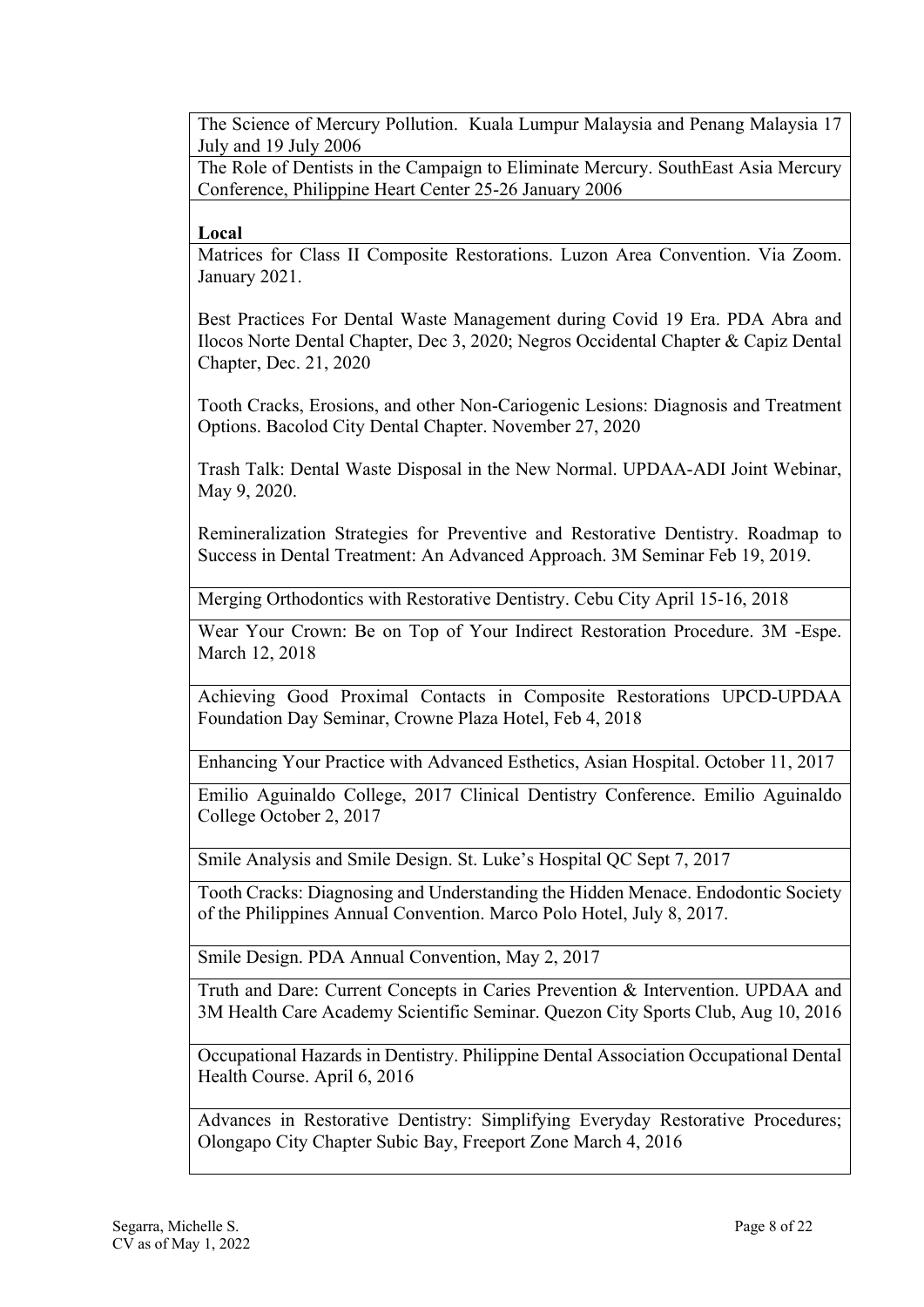Applying Smile Design Techniques in Everyday Practice. Philippine Prosthodontic Society, Aug 28, 2015

Resin Cements. Paranaque Dental Chapter February 18, 2015

International Caries Classification and Assessment System (ICDAS) PDA Regional Convention Cavite City, March 11, 2015

Perfecting Composite Restorations, National Dental Health Month, Cebu City, Feb 23, 2015

Smile Design, Philippine Prosthodontic Society, Aug. 28, 2015

Composite Restorations Techniques, 3M Innovation Center, The Fort, Taguig City, September 29, 2015

Shifting Paradigms in the Management of Caries. Evidence-Based Dentistry ADI, Quarterly Seminar, Academy of Dentistry International, Quezon City Sports Club, Aug 29, 2015

Shifting Paradigms in Caries Prevention and Treatment of Decayed Teeth in Children and Adolescents. Batangas City, Lipa City and Batangas Province Convention, 19 May 2011 and Philippine Navy. 29 June 2012.

Simple and Predictable Esthetics with Direct Composites. Lucena City. 31 January 2012

Understanding the Science and Perfecting the Art of Veneer Restorations: A recipe for success. Lecture and hand-on workshop. Pros-Apac/Bisco Training Center. 18 October 2011 and 7 December 2011

Occupational and Environmental Hazards in Dentistry. Mindanao Area Convention, General Santos City. Aug 2011; Bicol Area Convention, Naga City, 19 Sept. 2011

Prevention and Management of Post-Operative Sensitivity in Bonded Esthetic Restorations. PDA-Dolfenal Regional Convention. Davao City, Philippines. 29 August 2011.

Composite Revolution: A Practical Clinical Guide to Successful Direct Composite Restorations. Making your materials work for you and your patients. Lecture and hands-on workshop. Pros-Apac-Bisco Training Center, Manila. 6 July 2011

Treatment Planning for Veneers. Paranaque Dental Chapter. 03 April 2011; San Juan City Dental Chapter. 14 April 2011

Clarifying Issues on Amalgam Removal and Detoxification. Kapisanan ng Mga Dentista sa Bulacan (KADEBU) 31 March 2011

Practical Approaches to Predictable Veneers. 3M Customer Technical Center. 04 March 2011

Truth and Consequence. Ten Years After the Pearly White Trend: An In-Depth Look at Tooth Whitening. Quezon City Dental Society Inc. January 20, 2011

Dental Waste Management, Occupational Hazards and Dental Stress Management. UP-CPH Training Program for Private School Dentists, Bonaventure Building Ortigas May 24-26, 2010

Direct vs. Indirect Inlays" Weighing the evidence behind these restorations. San Juan

City Dental Chapter; 26 March 2010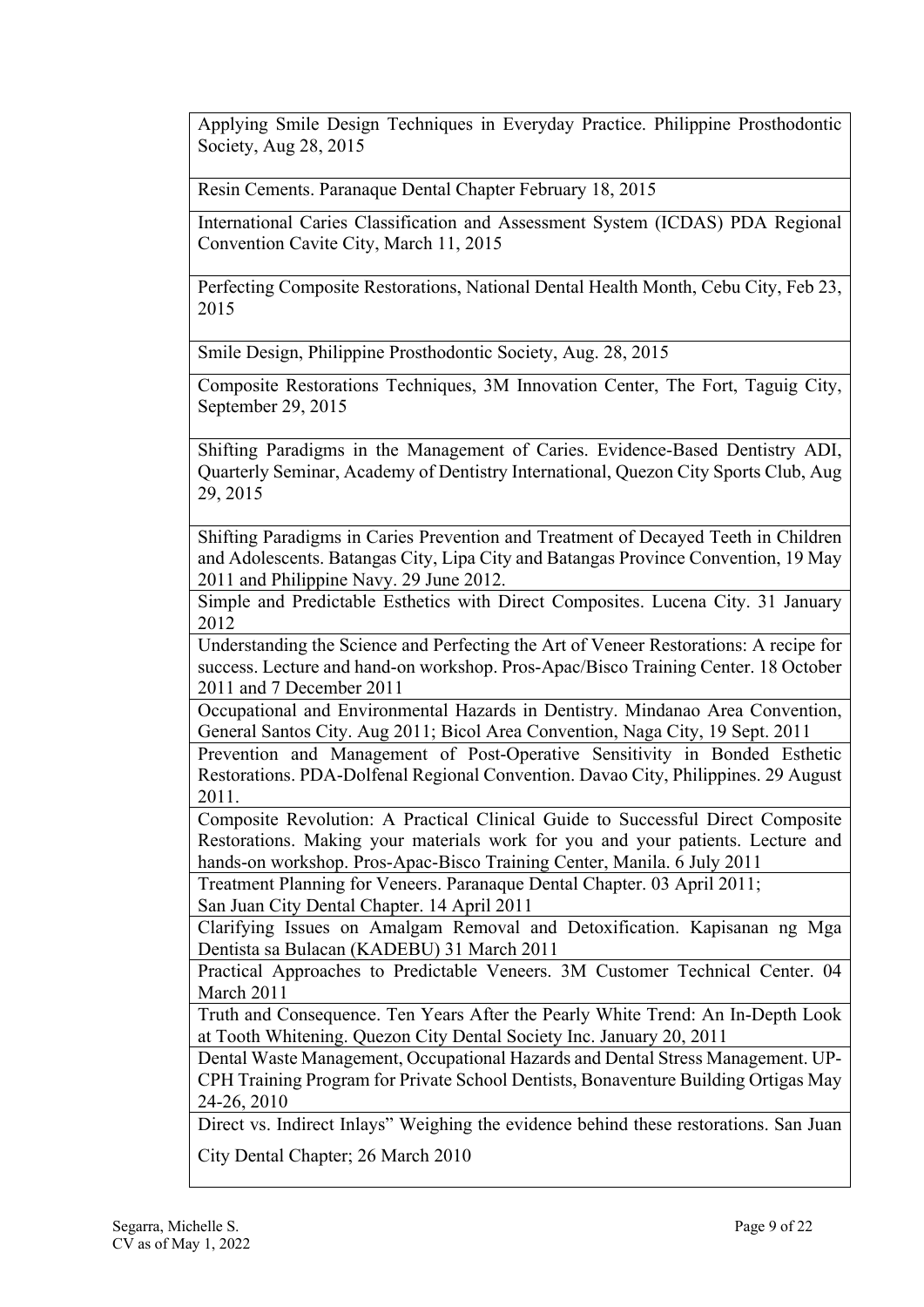Simple and Predictable Esthetics: Learn and Unwind Seminar. Intercast Dental and Las Pinas Dental Society. 22 March 2010

Shifting Paradigms in Caries Prevention and Treatment of Decayed Teeth. Benguet Dental Chapter. 08 March 2010

Practical Approaches to Predictable Veneers 3M Customer Technical Center Makati

February 21, 2010

Current Issues in Esthetic Dentistry. Philippine Academy of General Dentistry. 07 February 2010

Simple and Predictable Esthetics with Direct Composites. Pangasinan Dental Chapter. 31 January 2010

Training in Restorative and Esthetic Dentistry for Provincial Health Dentists, Bohol Province. Tagbilaran City, Bohol. 17-18 January 2010

Updates in Light Curing Systems: What works, what doesn't. Academy of Dentistry International. 10 January 2010

Composite Resin Restorations: State-of-the-Art or Patchwork Dentistry? Palawan Dental Chapter, 3rd Quarterly Seminar, Puerto Princesa Palawan, 4 March 2008

Dental Waste Management & Dental Occupational Hazards, City Government of Muntinlupa Dental Health Services, Muntinlupa City, 26 February 2008

Management of Severely Discolored Teeth Using Opaquers or Masking Agents (Hands-on Workshop). The 1st Philippine Congress on Esthetic Dentistry. Manila, 21 January 2008

Best Practices in Dental Waste Management. Laguna Dental Chapter Quarterly Scientific Seminar, Sta. Rosa Laguna 12 December 2007

Mercury: The Hidden Menace, Problems and Possibilities. Philippine Hospital Association 58th Annual Convention. Manila Hotel. 27 November 2007

Troubleshooting Composite Resin Restorations, Academy of Dentistry International Northern Philippines Symposium. Baguio City, Philippines. 25 November 2007

Veneers: Case Selection and Clinical Procedures. Palawan Dental Chapter 2nd Quarterly Scientific Seminar, Puerto Princesa Palawan. 15 November 2007

Seal or No Deal: Restorative Techniques in Pediatric Dentistry. Six-Year Molar Plan Seminar of the Philippine Pediatric Dental Society Inc and Pediatric Dental Center, Baguio City. 22 October 2007;

Cebu City, 06 March 2007

Advances in Esthetic Composite Restorations. National Association of Dental Traders Inc. Annual Convention. World Trade Center, Manila Phil. 9 October 2007

Troubleshooting Composite Restorations Antipolo City Dental Chapter Quarterly Scientific Seminar. Lamoiyan Corporation, Paranaque. 3 October 2007

Yes, Invisible and Predictable Composite Restorations are Possible. Mindanao National Convention, Iligan City. 15 September 2007;

Filipino Chinese Dental Federation Inc. Manila Hotel, 29 July 2007;

Philippine Academy of Esthetic Dentistry Basic Esthetic Course Part I. Puerto Princesa, Palawan, 11 August 2006

State of the Art Veneers. Ilocos Norte Dental Chapter Monthly Seminar, Laoag, Ilocos Norte. 15 August 2007

Veneers: The What's, Why's, How's and Treatment Outcomes. Surigao del Norte Dental Chapter Quarterly Seminar and Induction Ceremonies Surigao City 04 August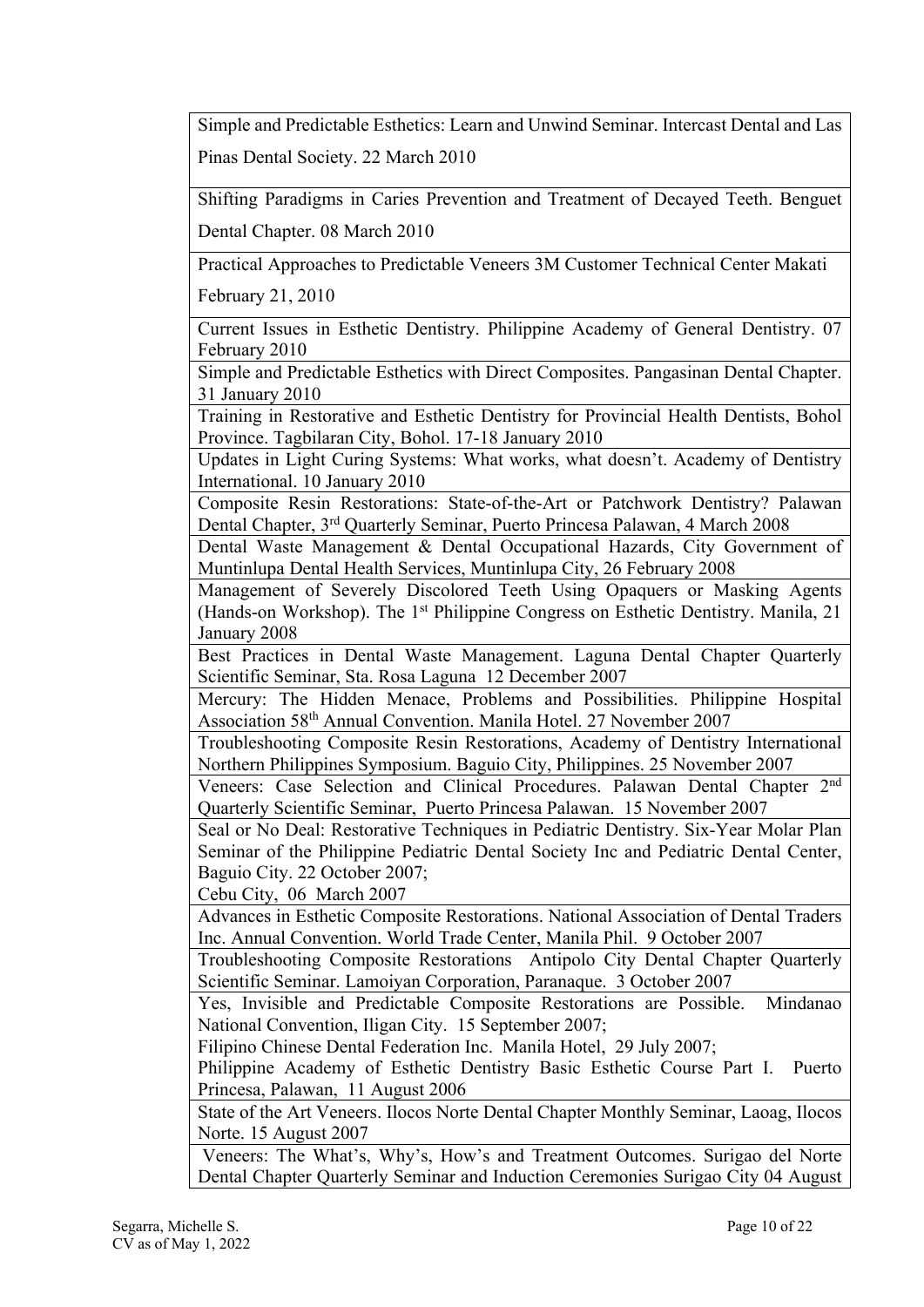2007; Agusan del Sur Dental Chapter Quarterly Seminar and Induction Ceremonies. Agusan del Sur. 04 August 2007;

Agusan del Norte Dental Chapter Quarterly Seminar and Induction Ceremonies. Butuan City. 3 August 2007

Achieving Invisible and Successful Restorations with Composite Resins. PDA Dolfenal Scientific and Management Symposia. Zamboanga City, 2 August 2007

Esthetic Restorative Procedures for Kids and Adolescents. Philippine Academy of Esthetic Seminar Basic Esthetic Course Part IV. Davao City, 15 July 2007

Advances in Esthetic Restorative Materials and Techniques. Academy of Dentistry International Scientific Seminar. 3M Innovation Center, Manila, 4 July 2007

Trends and Issues in Restorative Dentistry: Where are we heading? Philippine Association of Private School Dentists Inc. Scientific Seminar. Manila, 22 March 2007 Techniques to Maximize the Potential of Modern Day Esthetic Restorative Materials. Quezon City Dental Society. Quezon City, 16 March 2007

Safety Issues on Tooth Whitening. Philippine Academy of Esthetic Dentistry Basic Esthetic Course Part III. Cagayan de Oro City, 5 March 2007

Extended Application of Direct Bonded Restorations. Angeles City Dental Society, Pampanga, 26 January 2007

Live Wet Clinic: Practical Tips & Tricks for Conservative Esthetic Restorations. 32nd PDA Southern Tagalog Regional Conference. Tagaytay City, 18 February 2007

Practical Tips and Tricks for Conservative Esthetic Restorations. Davao City Dental Society Scientific Seminar. Davao City, 5 February 2007

Proper Dental Waste Disposal. University of the East Zero Waste Conference. Manila, 16 January 2007

The Mercury Menace: Amalgam Removal and Detoxification. Pasay City Dental Chapter Quarterly Seminar. Pasay City, 14 December 2006.

Techniques to Maximize the Potential of Modern Day Esthetic Restorative Materials. Dolfenal Gen San 11 December 2006

Achieving Invisible Restorations with Composites. 29<sup>th</sup> PDA Central Luzon Regional Convention. Palayan City, Nueva Ecija, 1 December 2006;

30th PDA Northwestern Luzon Regional Convention. Baguio City, 19 November 2006 Achieving Invisible Restorations with Nanocomposites. 3M Forum. Makati City, 29 November 2006

Choosing the Right Material for Indirect Restorations. Philippine Academy of Esthetic Dentistry Basic Esthetic Course Part II. Panglao Island, Bohol, 12 November 2006

Esthetic Treatment Options for Endodontically Treated Teeth. Manila Dental Society Scientific Seminar. Manila Hotel, 27 October 2006

Time Out! Which Cement? 3M Southern Luzon Scientific Forum. Tagaytay City, 26 October 2006; Philippine Prosthodontic Society Seminar. Makati City, 5 October 2006 The Layering Technique for Anterior Composite Restorations. National Association of Dental Traders Incorporated Annual Convention. Manila, 8 October 2006

Achieving Invisible Restorations with Composites. Marinduque Dental Chapter Induction Ceremonies & Scientific Seminar. Boac, Marinduque, 26 August 2006 Yes! Invisible Restorations are Possible.

Mercury Free Dental Health Care. San Juan Dental Chapter Seminar. San Juan City, 27 July 2006

Fix those Sixes. Six-Year Molar Plan Seminar of the Philippine Pediatric Dental Society Inc and Pediatric Dental Center. Quezon City, 26 July 2006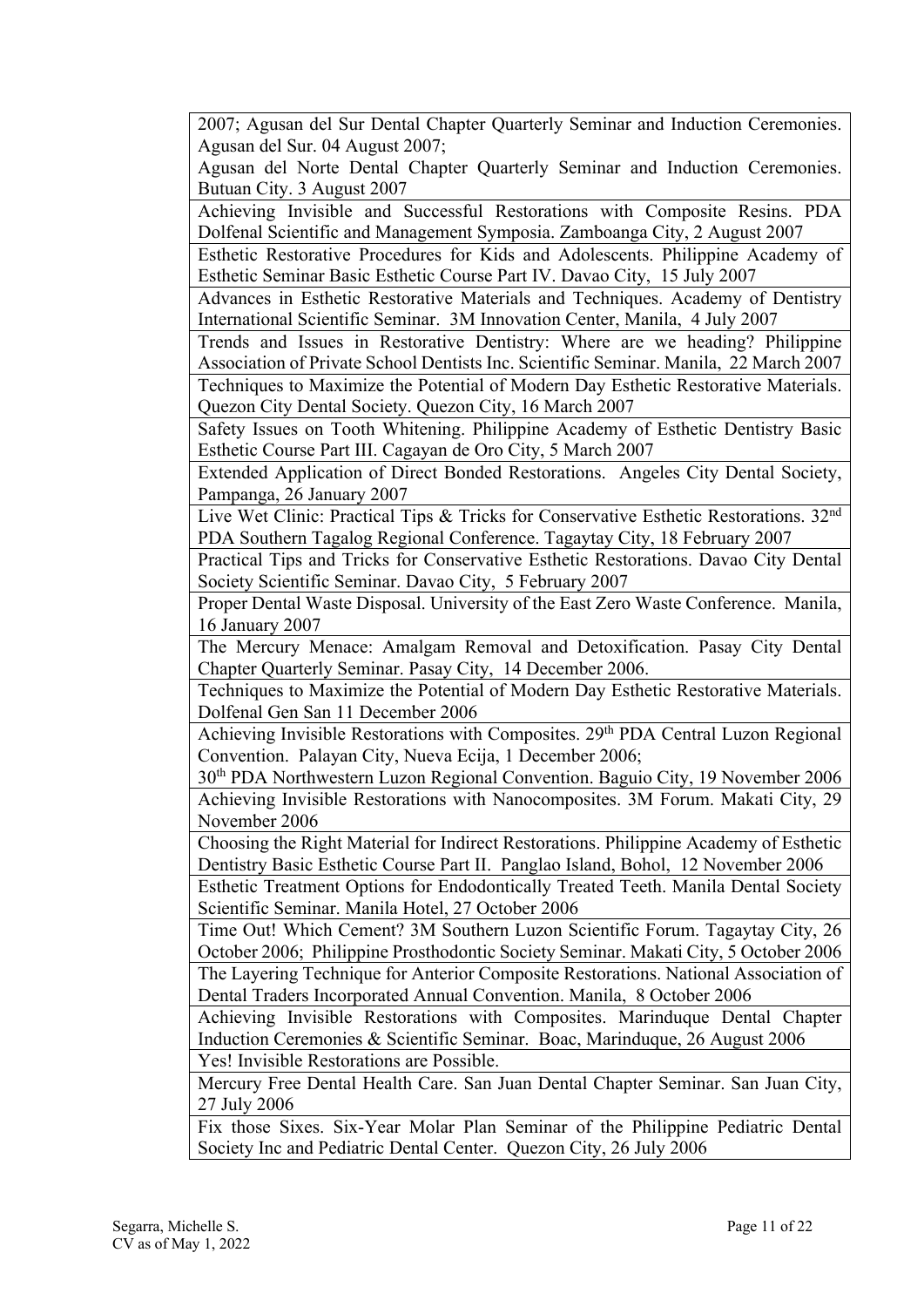Maximizing the Potentials and Value of Modern Restorative Materials. Lipa City Dental Society Quarterly Seminar. Lipa City 16 July 2006;

San Pablo Dental Society Scientific Seminar, San Pablo City 2 July 2006;

Philippine Academy of Esthetic Dentistry Scientific Seminar and Induction Ceremonies. Makati City 5 June 2006

Trends in Esthetic Restorations. Pangasinan Dental Chapter Scientific Seminar. Dagupan City, 13 June 2006;

Batangas City Dental Chapter Scientific Seminar. Batangas City 4 September 2005;

Dasmarinas Dental Circle Scientific Seminar. Cavite 2 September 2005;

Albay Dental Chapter Scientific Seminar. Legaspi City 18 July 2005

Taking the Headaches and Losses Out of Common Restorative Problems. 3M Scientific Forum. Makati City 27 March 2006

3M Scientific Forum. 3M Scientific Forum, Las Pinas City 23 March 2006;

3M Scientific Forum, Bacolod City 19 March 2006;

PDA Colgate Regional Convention/ PCOMS Mid-Year Session. Cebu 9 December 2005

Role of Dentists in the Elimination of Mercury in Health Care. Health Care Without Harm and Iloilo Doctor's College Seminar-Workshop on Mercury Issues. Iloilo City 10 March 2006

Advances in Glass Ionomers and Adhesive Restorations. 3M Scientific Forum. Baguio City 10 October 2005

Achieving the Esthetic Ideal with Modern Restorative Materials and Techniques. San Pedro Laguna Dental Circle Scientific Seminar. San Pedro Laguna 23 September 2005 Composite Veneers: Diagnosis, Treatment Planning and Outcomes. Valenzuela Dental Chapter Scientific Seminar. Valenzuela City 22 September 2005

Achieving the Esthetic Ideal with Modern Restorative Materials and Techniques. Bacolod City Dental Chapter Scientific Seminar. Bacolod City 18 September 2005

Restoration of Endodontically Treated Teeth. Iloilo City Dental Chapter Scientific Seminar. Iloilo City 17 September 2005;

Camarines Norte Dental Chapter Scientific Seminar and Induction Ceremonies. Daet 19 July 2005

The Layering Technique with Composites: A Demo. Ilocos Sur Dental Chapter Scientific Seminar. Vigan Ilocos Sur 13 April 2005

Esthetic Composite Restorations: Materials and Techniques. Ilocos Norte Dental Chapter Scientific Seminar. Laoag Ilocos Norte 12 April 2005

Occupational Hazards in Dentistry. PDA-Dolfenal Scientific and Management Symposia for NCR-South, Asian Hospital Muntinlupa City 29 March 2005

Understanding Modern Composites: Materials and Techniques. PDA-Colgate Regional Conference for Eastern Visayas Ormoc, Leyte 09 March 2005

Maximizing Esthetic Possibilities with Composites. Ilocos Sur Dental Chapter Scientific Seminar. Vigan Ilocos Sur 29 January 2005

Filled Adhesives/ Ketac Molar Easy Mix. 3M Espe Product Pre-launch, 3M Innovation Center, Makati 10 December 2004

Direct Composite Veneers: Diagnosis and Treatment Outcomes. Kapisanan ng mga Dentista sa Bulacan (KADEBU) Bulacan 01 December 2004

Life After Bleaching: What's Next. Alpha Phi Omega Dental Association of the Philippines. Quezon City 25 November 2004

Core Build-Up: Choosing the Right Materials and Techniques. Philippine Academy of Esthetic Dentistry Region IV Seminar Calamba Laguna 22 November 2004;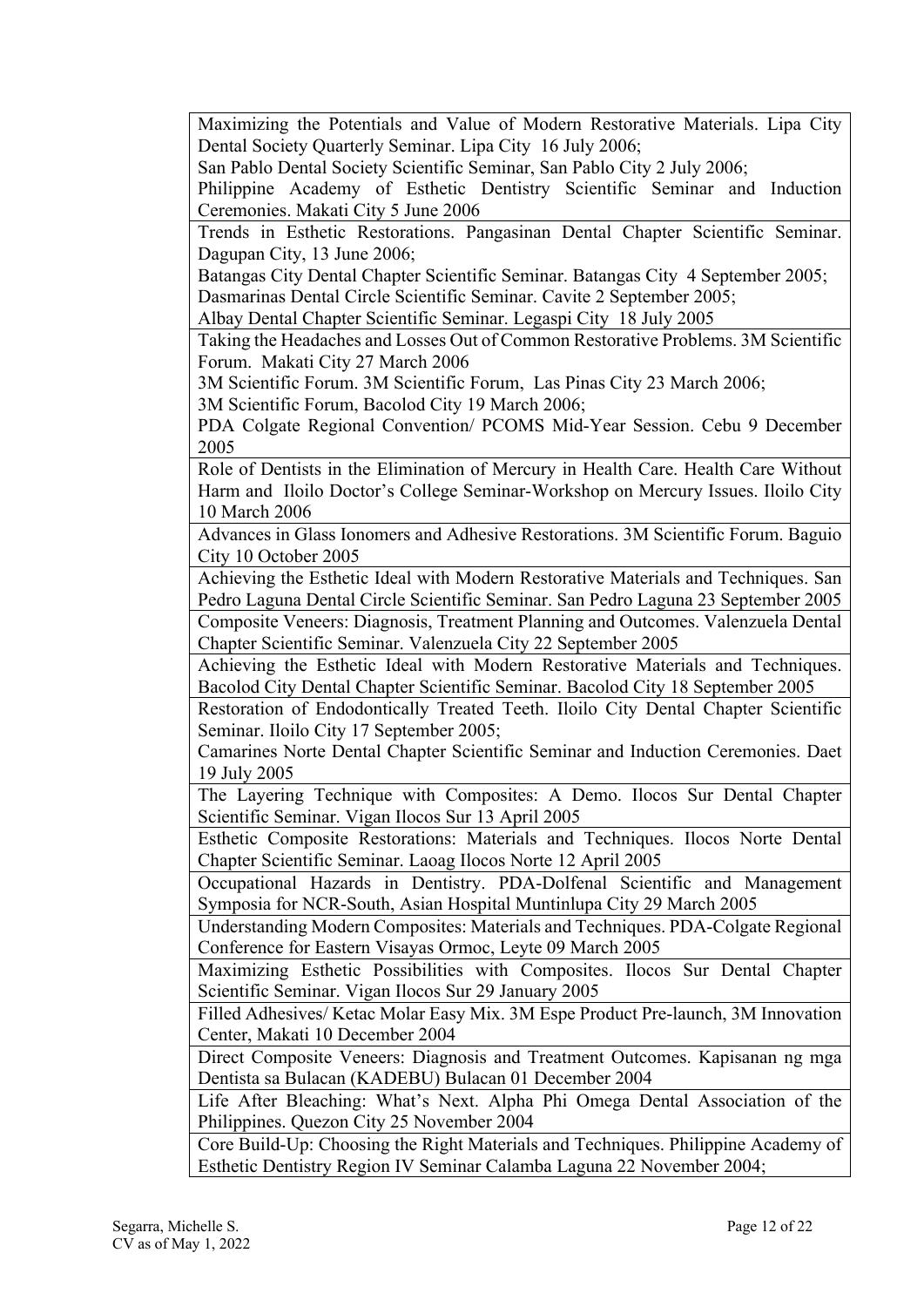Philippine Academy of Esthetic Dentistry Scientific Seminar, Quezon City 19 September 2004; Philippine Prosthodontic Society Scientific Seminar Astoria Towers Ortigas Pasig City 26 July 2004 Understanding Modern Composite Materials. PDA-Colgate Regional Conference for Central Luzon Lian, Balanga Bataan 21 November 2004 Esthetic Restorations with Recent Composites. Davao Dental Society Inc Grand MenSeng Hotel, Davao City 10 November 2004; Central Express Diagnosis Inc. Cebu City 05 November 2004 Understanding the Jargon in Modern Composite Materials. National Association of Dental Traders Inc. Annual Convention PICC 12 October 2004 Trends in Restorative Pediatric Dentistry. Philippine Children's Medical Center 3 in 1 Seminar Manila Pavilion 16 September 2004 Nanohybrid Composites. Dentamania, Cagayan de Oro City 29 July 2004 The Challenges of Posterior Composites: Pushing it to the limits. Filipino-Chinese Dental Foundation Inc. Scientific Seminar Century Park Hotel Manila 16 July 2004 Frequently Asked Questions and Evidence Based Answers on Composite Resins. Pasig-Pateros-Taguig Dental Chapter Scientific Seminar. 10 July 2004; 15th PDA Mindanao Area Convention Surigao del Norte 09 October 2003; Philippine Academy of Esthetic Dentistry Scientific Seminar, SM Megamall 29 September 2003 Everything about Dental Adhesives and Composites. Training for Dental Dealers, Acteon Office, Makati 03 July 2004 Trends in Restorative Dentistry. Mandaluyong Dental Chapter. Edsa Plaza Shangri-la Hotel, Mandaluyong City 25 June 2004 Trends in Restorative Dentistry. Paranaque Dental Chapter Scientific Seminar. Hyatt Regency Hotel, Pasay City 20 June 2004 Common Problems in Composite Restorations. PDA Annual Convention 3M Booth PICC 04 May 2004 Common Problems and Evidence-Based Solutions for Composite Restorations. Quezon City Dental Chapter Inc Annual Convention. Meralco Theatre Pasig 06 March 2004 Dental Adhesives and Composites: Partners in Adhesive Dentistry. Lipa City Dental Chapter Scientific Seminar, Lipa City 17 February 2004 Updates in Restorative Dentistry. San Pablo City Dental Chapter, San Pablo Laguna 15 February 2004; Mandaue City Dental Chapter, Mandaue Cebu 08 February 2004 Common Problems and Evidence Based Solutions on Composite Resins. Philippine Academy of Esthetic Dentistry Scientific Seminar 13 December 2003 Dental Waste Management. Malabon-Navotas Dental Chapter Scientific Seminar Malabon City 02 December 2003; PDA-Dolfenal Scientific and Management Symposia for NCR-North, Quezon City Sports Club 21 November 2003; PDA-Dolfenal Scientific and Management Symposia for Northern Mindanao, Cagayan de Oro City 04 September 2003 The Continuum of Esthetic Composite Restorations. Dentamania Scientific Seminar. Cagayan de Oro City 14 November 2003 Achieving Successful Restorations with Composites. San Juan City Dental Chapter Scientific Seminar San Juan City, MM 21 September 2003;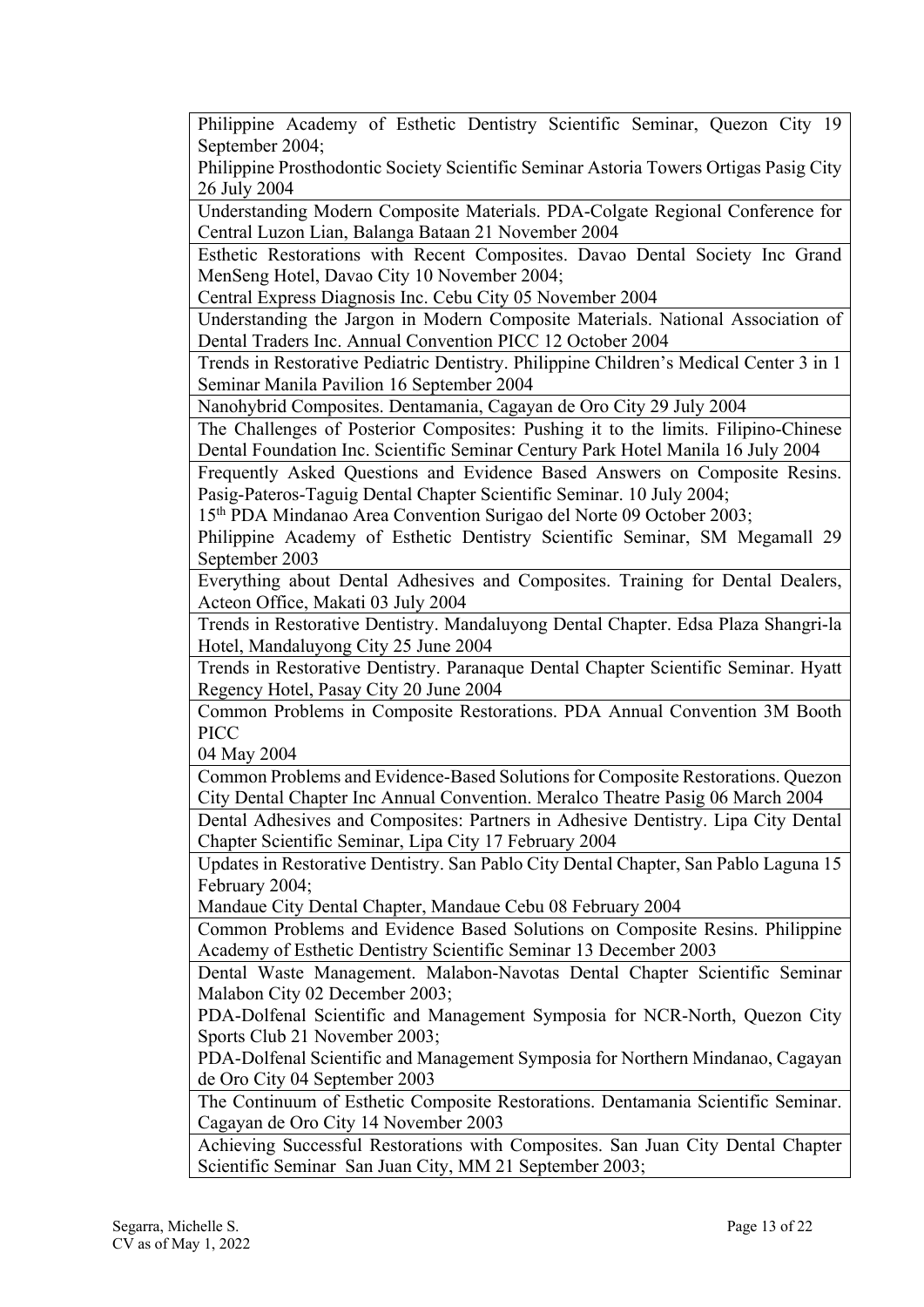| Davao Dental Society Inc Scientific Seminar. Davao City. March 2003                         |
|---------------------------------------------------------------------------------------------|
| Successful Restorations with Light Curing Composites. Olongapo City Dental Chapter          |
| Scientific Seminar, Olongapo City. 30 July 2003;                                            |
| Davao Dental Society Inc. Annual Convention, Davao City. 23 July 2003                       |
| Root Surface Lesions: Etiology, Management and Treatment Options. Antipolo City             |
| Dental Chapter Scientific Seminar, Antipolo City 30 May 2003                                |
| Cutting Edge Information on Today's State of the Art Esthetic Materials. 3M Espe-           |
| PAED Seminar, Baguio City. 16 March 2003;                                                   |
| 3M Espe-PAED Seminar, San Pablo City. 17 February 2003;                                     |
| 3M Espe-PAED Seminar, Tagaytay City. 13 February 2003                                       |
| Successful Restorations with Light Curing Composites. Acteon Continuing Education           |
| Seminar, Makati City. 11 March 2003                                                         |
| Achieving Predictable Posterior Composite Restorations. Tarlac Dental Chapter               |
| Scientific Seminar, Tarlac City. March 2003                                                 |
| Updates on Dental Adhesives. Continuing Education Seminar, 88 <sup>th</sup> Foundation Day, |
| UP College of Dentistry. 06 February 2003                                                   |
| Direct Composite Restorations. PDA-Colgate Bicol Regional Convention. Legaspi               |
| City, Albay. 27 November 2002                                                               |
| Failures and Success in Glass Ionomer Restorations. National Association of Dental          |
| Traders Inc. 3M lecture and workshop. World Trade Center Manila. 02 November                |
| 2002; Philippine Dental Association Annual Convention, 3M Booth. PICC 02 May                |
| 2001                                                                                        |
| Class IV Incisal Edge Restoration with Esthet-X. Manila Dental Society Scientific           |
| Seminar, Makati 17 October 2002                                                             |
| The Role of Glass Ionomers in Esthetic Posterior Restorations. PAED-3M Scientific           |
| Seminar, SM Megamall 29 September 2002                                                      |
| Tooth Colored Restorations. PDA-Colgate Mindanao Regional Convention, Cagayan               |
| de Oro City. 23 September 2002;                                                             |
| Philippine Academy of Esthetic Dentistry, Regional Seminar, Dagupan City 06 April           |
| 2001                                                                                        |
| Esthetics in Direct Anterior Composite Restorations. Alpha Phi Omega Dental                 |
| Association of the Philippines Scientific Seminar. Quezon City. 21 August 2002              |
| Glass Ionomer Cements in Conservative Posterior Restorations. 3M-Espe Seminar, SM           |
| Megamall 16 April 2002                                                                      |
| Updates on Adhesives. Philippine Children's Medical Center Scientific Lectures,             |
| Quezon City 03 July 2000                                                                    |
|                                                                                             |

### **C. Research Accomplishments**

1. List of published research

## **International Publications**

KY Kyaw, M Otsuki, N Hiraishi, **MS Segarra**, J Tagami (2019). Effect of application of desensitizers before bleaching on change of tooth shade. Dental Material Journals. 38(5): 790 -797.

Shimada Y, Imai K, **Segarra MS**, Sanda WS, Sadr A, Sumi Y and Tagami J (2018). Non-invasive Imaging of Aging Alterations of Tooth Structure Using Optical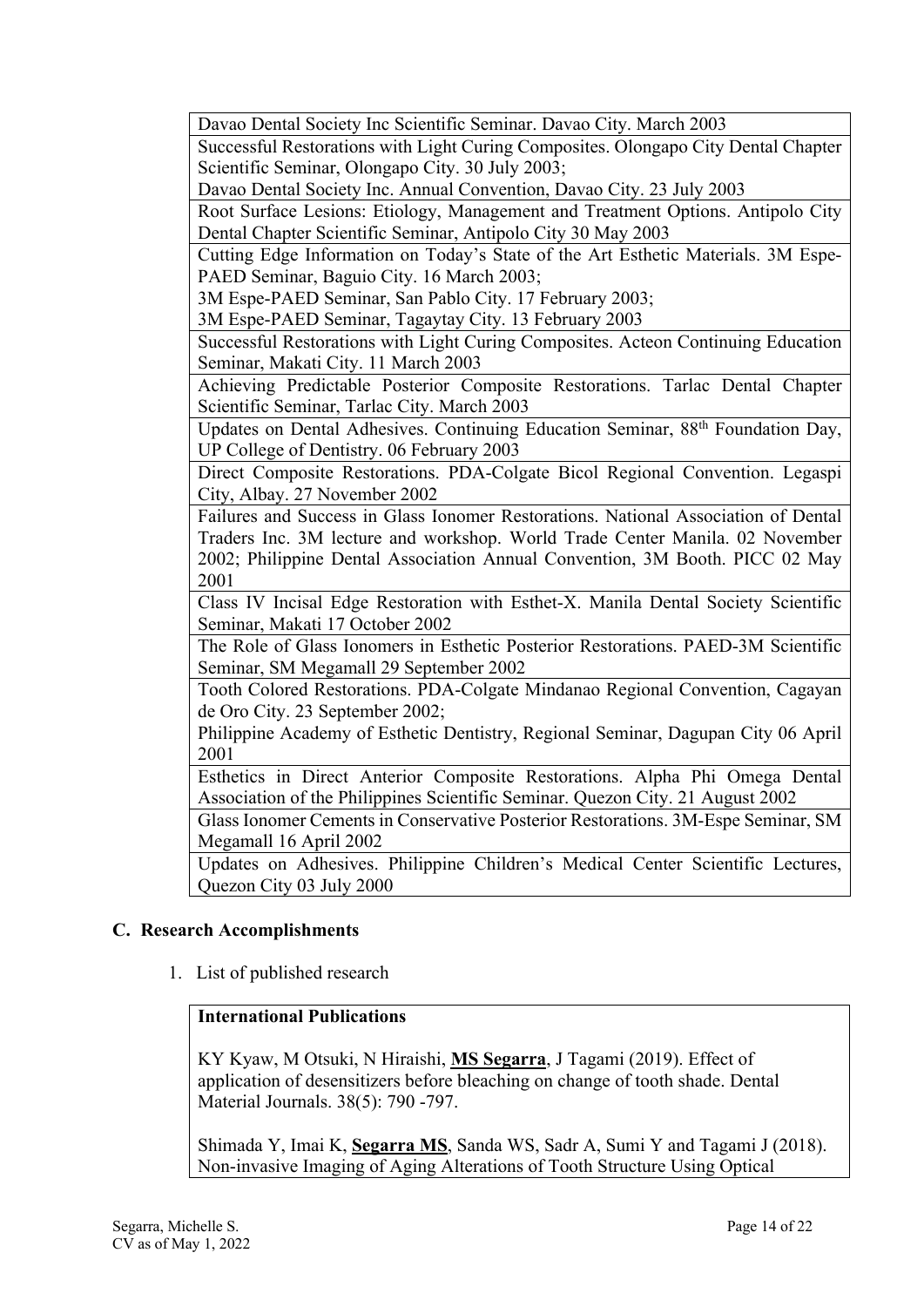Coherence Tomography. June 2018 Nippon Laser Igakkaishi.

KY Kyaw, M Otsuki, **MS Segarra**, N Hiraishi, J Tagami (2018). Effect of calciumphosphate desensitizers on staining susceptibility of acid-eroded enamel. Operative Dentistry. Online ahead of print August 2018 Doi:10.2341/18-024-L

Khin Yupar Kyaw, | Masayuki Otsuki, **MS Segarra**, Junji Tagami (2018). Effect of sodium fluoride pretreatment on the efficacy of an in‐ office bleaching agent: An in vitro study. Clinical and Experimental Dental Research. Vol 4:113-118

**Segarra MS,** Shimada Y, Sadr A, Sumi Y and Tagami J (2017). 3D Analysis of Enamel Crack Behavior Using SS-OCT. Journal of Dental Research. 96(3): 308-314.

King NM, Tay FR, Pashley DH, Hashimoto M, Ito S, Brackett WW, García-Godoy F, **Sunico M.** (2005) Conversion of one-step to two-step self-etch adhesives for improved efficacy and extended application. American Journal of Dentistry; 18(2):126-34.

**Sunico MC,** Shinkai K, Katoh Y (2005) Two-Year Clinical Performance of Occlusal and Cervical Giomer Restorations. Operative Dentistry; 30(3):282-289.

**Sunico MC,** Shinkai K, Katoh Y (2003) Clinical Performance of Class I and Class V Giomer Restorations. 6 months evaluation. Proceedings of the 2<sup>nd</sup> International Giomer Symposium September 2003.

**Sunico MC,** Shinkai K, Tanaka N, Katoh Y (2002) Effect of surface conditioning and restorative material on the shear bond strength and resin-dentin interface of a new onebottle nanofilled adhesive. Dental Materials; 18: 535-542.

Katoh Y, **Sunico MC,** Shinkai K (2001). Newly-developed diamond points for conservative operative procedures. Operative Dentistry; 26:76-80.

Katoh Y, Shinkai K, Yoshikawa T, **Sunico M,** Medina V (2001). Porcelain laminate veneer restoration: Long term clinical prognosis and countermeasures for postoperative changes. Journal of Esthetic Dentistry; 13:17-21.

### **Local Publications**

Segarra A, **Segarra M,** et al. (2010). The Effect of Composite Consistency on the Microtensile Strength of Composites. 61(2)

**Sunico-Segarra, MC** (2009) A Review of Methods Used in Diagnosis of Pit and Fissure Caries. The Journal of the Philippine Dental Association.60(2)

**Sunico MC** and Agustin RC (2008) Management of Severe Anterior Space Problem with Fiber-Reinforced Composite Bridge and Direct Composite Veneers. The Journal of the Philippine Dental Association; 59(2):14-19.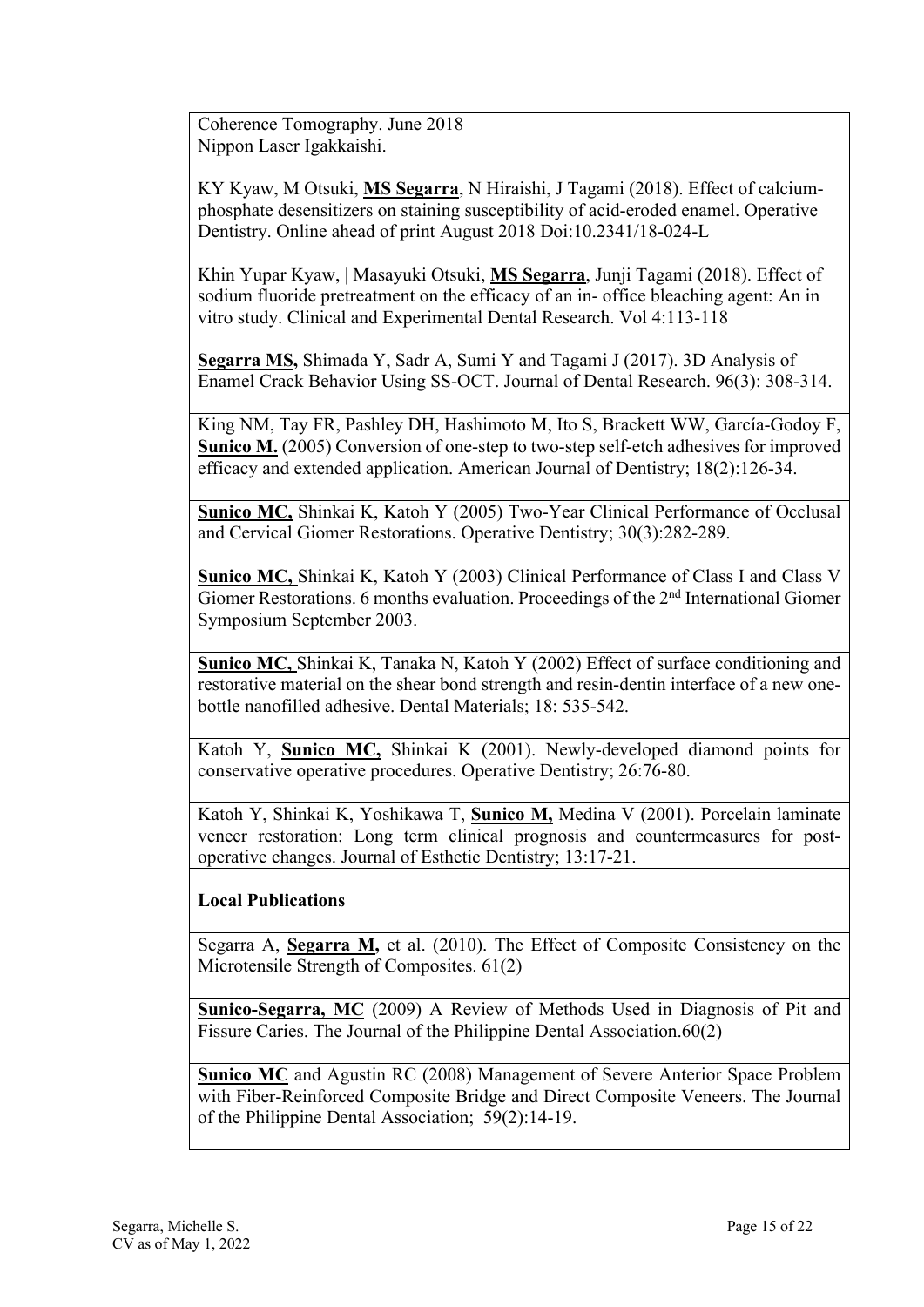**Sunico MC** and Segarra AG (2007) Achieving Success in Posterior Composite Restorations: A Clinical Update. The Journal of the Philippine Dental Association; 58(2):16-23.

Gervasio NC, Parajas IL, **Sunico MC** (2007) The Efficacy of Stabilized Chlorine Dioxide Mouthwash Among Selected Group of Patients. The Journal of the Philippine Dental Association; 58(2):3-9.

Chiu JJN, Pabustan CAA, **Sunico MC** (2007) The Effect of Premature Polymerization from Ambient Light on the Working Time and Fracture Toughness of Visible Light Curing Composites. The Journal of the Philippine Dental Association; 58(2):24-32.

Segarra AG and **Sunico MC**(2005) A Review of Current Materials for Direct Restorations; 57(1):42-51

**Sunico MC** (2005) Modern day adhesives: Where lays the confusion? The Journal of the Philippine Dental Association

**Sunico MC** (2003) A meta-analysis on the clinical performance of direct posterior composite restorations. The Journal of the Philippine Dental Association; 54(3): 23-35.

**Sunico MC** (2002) Current concepts in dental adhesives. The Journal of the Philippine Dental Association; 54(2): 40-45.

**Sunico MC** (2002) Dental waste management: Practical tips for the dental office. The Journal of the Philippine Dental Association; 54(1): 38-40.

2. List of unpublished research

Haluag, DDV, **Segarra, MS**. (2020) Prevalence of symptom-based hand eczema among members of Filipino-Chinese Dental Foundation

**Segarra MS**, Shimada Y, Tagami J (2020) Analysis of enamel crack patterns on teth restored with amalgam and composite resin.

**Segarra MS**, Shimada Y, Tagami J (2019) Techniques for diagnosing early tooth cracks.

Bernardo AMK, Endozo GL, **Segarra M**S (2016) Oral health knowledge, attitudes and practice of caregivers of daycare children regarding age of first dental visit.

Mamaril ED, Rivera DAC, **Segarra MS** (2016) Examiner variability in caries diagnosis of selected UPCD students using the International Caries and

Detection Assessment System for the detection of caries on the occlusal surface Manansala KM, Puzon ME, **Segarra MS** (2016) Airborne microbial counts in

the Oral Medicine Section, University of the Philippines, College of Dentistry Limjap YKM, Pablo MAB, **Segarra MS** (2013) The effect of type of cementing

material and veneer thickness on the depth of cure of porcelain veneer restorations.

Bantegui MF, Salvador AD, **Segarra MS** (2011). The effect of flowable composite and mode of polymerization on the microleakage of Class V composite resin restorations.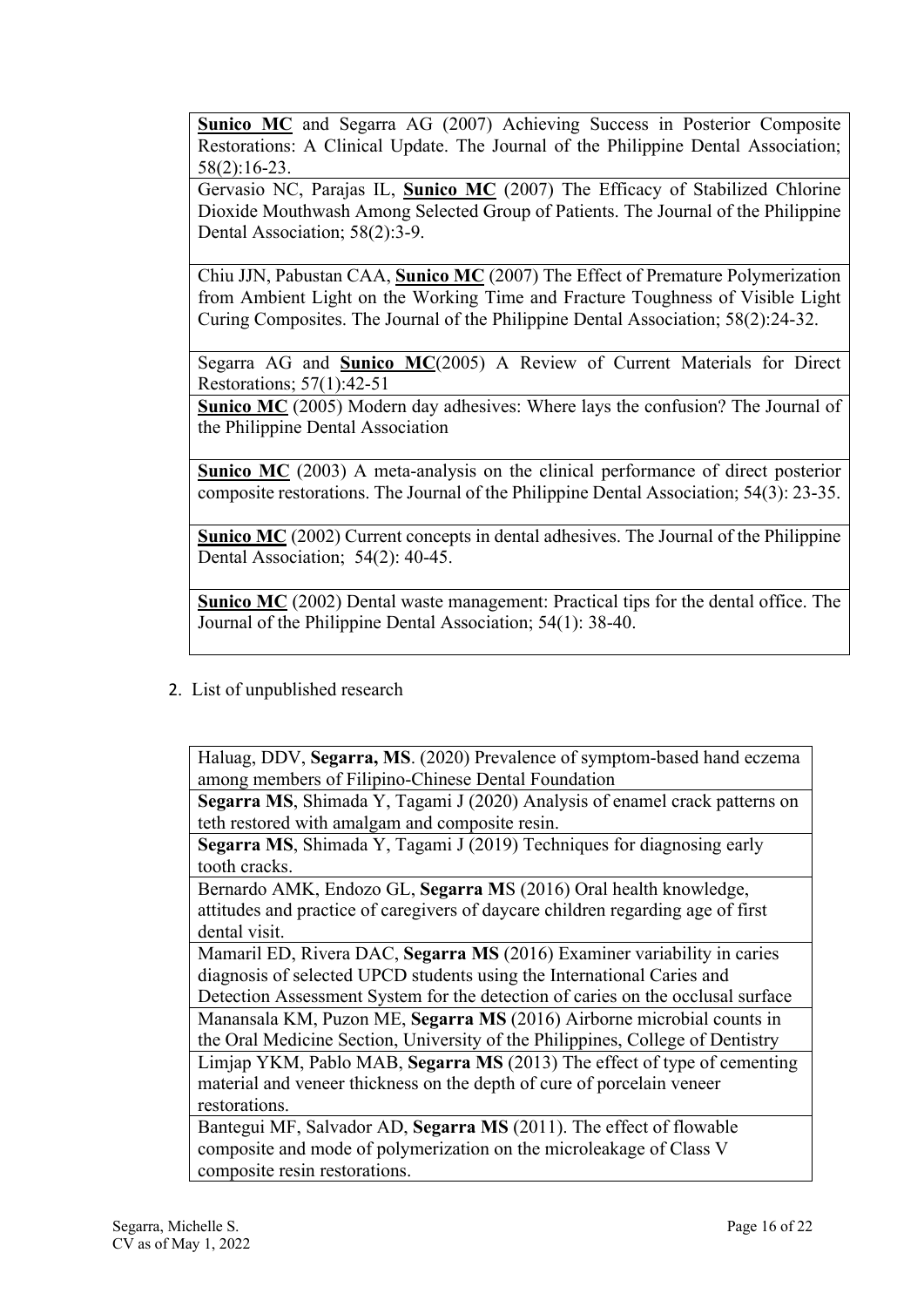Austria EPQ, Guda AJP, **Segarra MS** (2011) Enamel and dentin shear bond strength of a sself-adhering flowable composite compared to a conventional flowable composite.

3. List of ongoing research

Perez TJ, Jacobe E, Diongco FAA, Segarra MS. Utilization and acceptance of teledentistry among members of an urban dental chapter during the COVID-19 pandemic.

### **D. ADMINISTRATIVE ACCOMPLISHMENTS**

- **1.** Administrative achievements in support of teaching, research, or patient service
	- a. Chairperson, Department of Basic Dental Health Sciences (2013-2014)
		- Facilitated coordination between the faculty of Biochemistry, CAS and Pharmacology (CM) regarding course units and class schedules.
		- Applied for funding of the writing of Manuals for the different preclinical subjects thru the API Grant. It was approved by the time I left as Chairman in 2014 because I went on study leave.
	- b. Assistant to the Dean (2004-2010)
		- Assisted the Dean in organizing the plantilla of faculty members, acted as Chair of the Academic Personnel Committee
		- Organized the  $3<sup>rd</sup>$  Asia Dental Forum in 2004, a collaborative conference with the Tokyo Medical and Dental University, Faculty of Dentistry. It was the first continuing education offering of the UPCD after several years. It opened the doors of UPCD to graduates of other dental schools in the country. It was attended by around 200 participants from all over the Philippines and was able to raise funds which were used to furnish the faculty lounge.
	- c. Chairperson, Department of Clinical Dental Health Sciences (2000-2003)
		- Computerization of Patient Records in the Clinics

We collaborated with a student in Computer Science from the CAS to computerize our patient records as part of his final project. The purpose of the computerization is to facilitate access to patient records among the clinicians. It was programmed in such a way that it will be easy for the clinicians to search for patients for their clinical requirements. In connection with this, the patient admission chart was revised for easier encoding. This patient chart is still used until this day.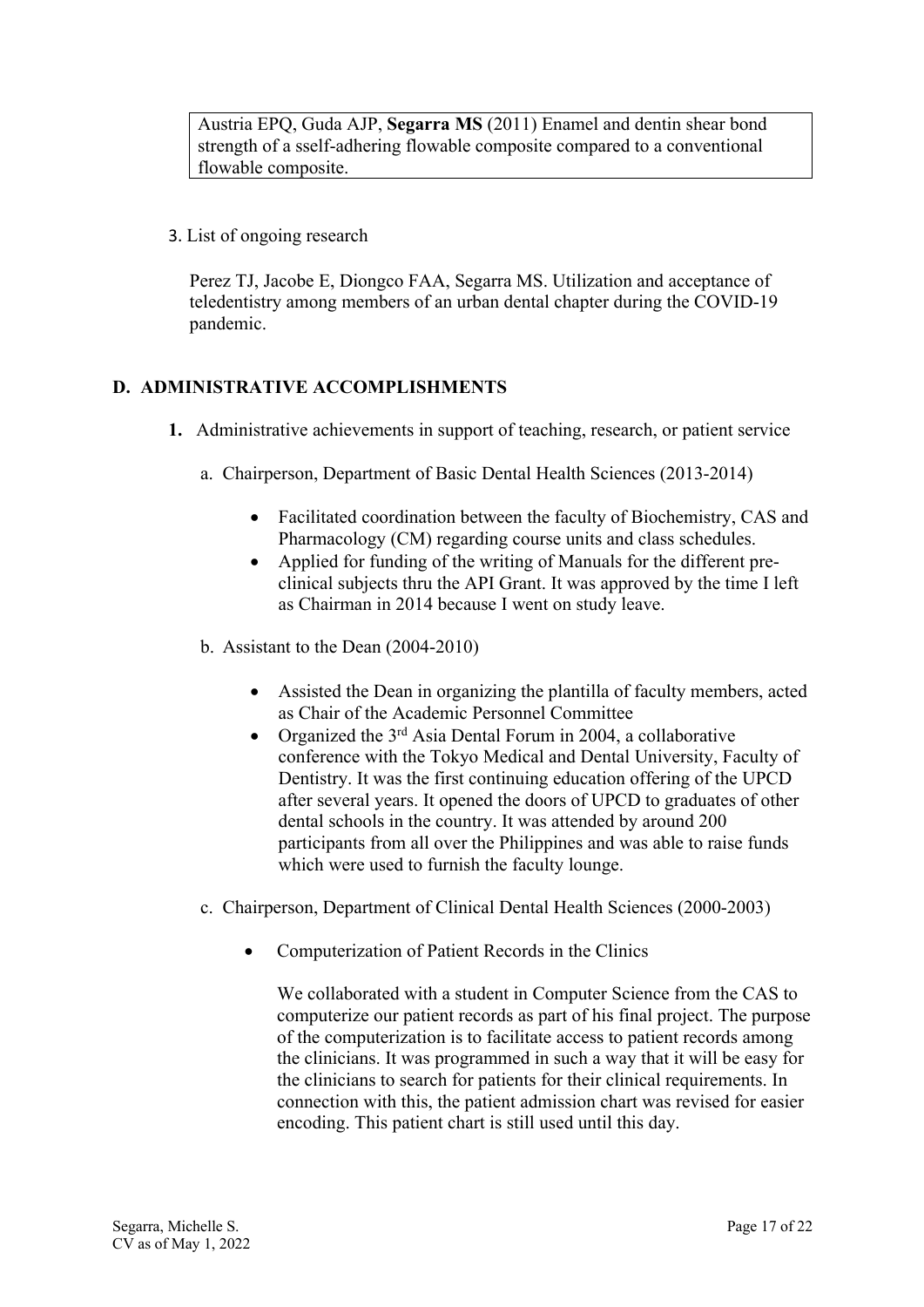The program was functional until the end of my term as chairman of the department.

- d. Section Head, Operative Dentistry (1997-1998)
	- Completed the point system in evaluating the works of clinicians in the Operative Dentistry. Instead of being dictated by a prescribed number of requirements, points are instead given to each work done by the students. The higher the clinician's grade for each clinical exercise, the less number of requirements required. This reflects quality over quantity. This system, although there have been minor revisions over the years, is still in place in the section.
- e. Co-Chair/Member, Continuing Education Committee (2004 to present)
	- Organized several continuing education seminars and short courses including the Comprehensive Restorative Esthetic Dentistry (CRED), in 2010 and the Short Course in Oral Surgery for General Hospital Dentists (later General Dentists) in 2014. These courses were offered until 2020 when they were temporarily put on hold due to the COVID pandemic. These courses and seminars generated funds for the activities of the college, and improvement of infrastructure, in particular the renovation of the Faculty Lounge in 2018 in cooperation with the UPDAA 2016-2018 Board.
- f. Chairperson, Research Facilities, Instruments, Training and Maintenance Committee (2020 to present)
	- In the process of checking and calibrating the equipment and instruments at the UPCD Research Laboratory. The SEM just recently underwent preventive maintenance and three laboratory technicians in college were trained by the company engineers on the basic use and maintenance of the SEM. Plans were also laid down by the committee on how to maximize the use of the equipment in the research lab and training for the faculty members and students on the use of these equipment. This is with the objective of increasing the research productivity of the College.
- g. President, UP Dental Alumni Association (UPDAA) 2016-2018 Board Member from 2010 – 2016
	- Organized a classical music concert, Joie de Vivre in 2017 to raise seed money for the planned tutorial/mentoring program for dentistry students. The concert raised PhP56,000.00. Funds were turned over to the next UPDAA Board.
	- In collaboration with the UPCD Continuing Education Committee, was able to raise funds for the renovation of the UPCD Faculty Lounge (PhP 1.6 million pesos)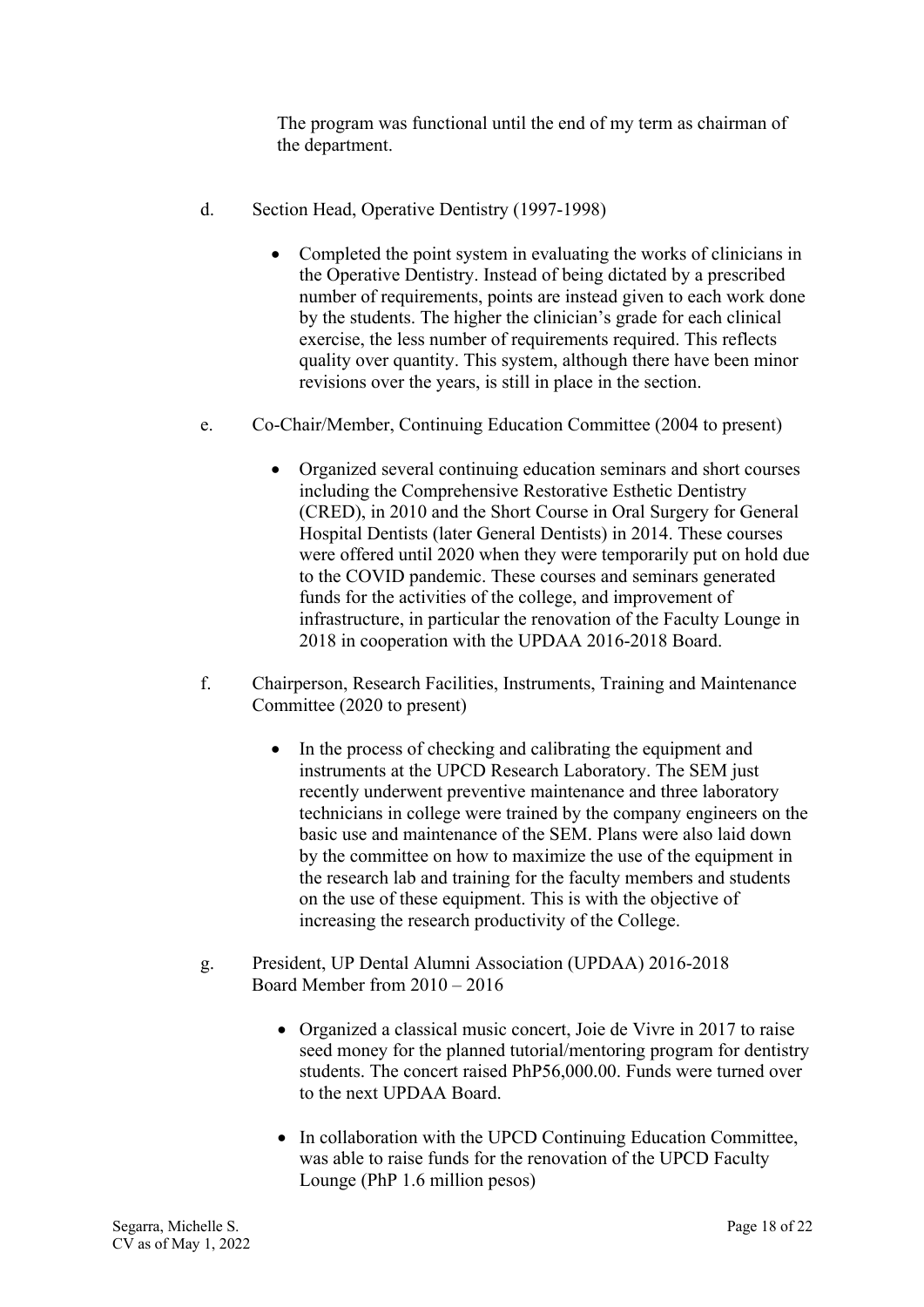- As Chair of the Continuing Education of the UPDAA, 2012-2014, organized 11 Scientific Seminars, featuring international resource speakers to raise funds for UPCD and for the creation of the UPCD Alumni Office (worth PhP450,000.00)
- **2.** List of involvement in department/college committees

## **College**

| $2020$ – present                                                         | Chairperson, Research Facilities, Instruments, Training and |
|--------------------------------------------------------------------------|-------------------------------------------------------------|
|                                                                          | Maintenance Committee (RFITM)                               |
| $2020$ - present                                                         | Member, UPCD COVID Crisis Management Committee              |
| $2018$ – present                                                         | Focal Person, IAADS and Quality Assurance                   |
|                                                                          | Focal Person, ISO                                           |
| $2011$ – present                                                         | Library Committee                                           |
| $2011$ – present                                                         | <b>PACUCOA Accreditation Committee</b>                      |
| $2004$ – present                                                         | Co-chair, Continuing Education Committee                    |
| $2010$ – present                                                         | Member, Research Committee                                  |
| $2006 - 2010$                                                            | Chair, Academic Personnel Committee                         |
| $2000 - 2003$                                                            | <b>Resource Generation Committee</b>                        |
| 2001, 2005                                                               | Chair, UPCD Foundation Day Committee                        |
| $1995 - 1997$                                                            | College Officer for Student Relations (OSR)                 |
| Served as faculty adviser for the UPCD Pep Squad (1997-1998), UPCD Choir |                                                             |
| $(1995-1998)$                                                            |                                                             |

## **University**

| 2022             | UPCD Focal Person for Text, UP Manila Heritage Committee      |
|------------------|---------------------------------------------------------------|
| 2021             | Chairperson, Search Committee for the Next Dean of the        |
|                  | College of Allied Medical Professions                         |
| 2019             | UP Manila Historical Building Committee                       |
| 2019             | UP Manila Faces of Science Book Committee                     |
| $2019$ – present | Chairperson, UP Manila Research Publication Assistance        |
|                  | Committee                                                     |
|                  | To date we have processed around 50 research articles,        |
|                  | several of them already published or accepted for publication |
|                  | in peer-reviewed journals                                     |
| $2019$ – present | Member, UPM-NIH Research Ethics Board (Panel 5)               |
| 2019             | Member, Committee on UP Manila Outstanding Researcher         |
|                  | during the UPM Foundation Week                                |
| $2011 - 2013$    | Member, UP Manila Academic Personnel and Fellowship           |
|                  | Committee (APFC)                                              |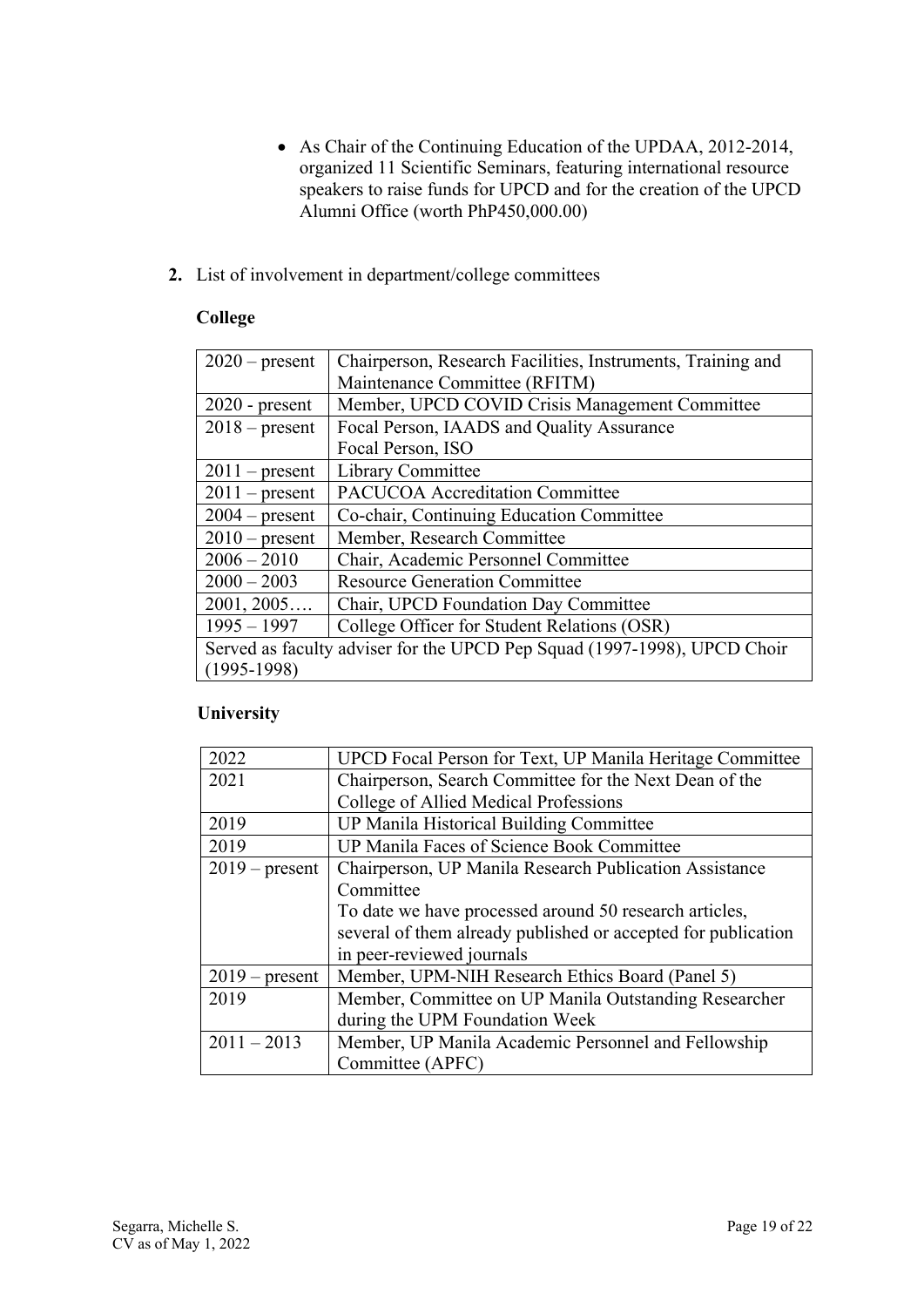## **E.** Service / Extension

1. Accomplishments in Extension Work and Community-Oriented Activities

| $2021$ - present                                                  | Lecturer and Panelist, Research Course, Advanced               |
|-------------------------------------------------------------------|----------------------------------------------------------------|
|                                                                   | Education in Pediatric Dentistry (AEPD), Philippine            |
|                                                                   | Pediatric Dental Society Inc. (PPDSI)                          |
| $2021$ - present                                                  | Member, Philippine Dental Association Scientific               |
|                                                                   | Committee on Clinical Guidelines for Aerosol Mitigating        |
|                                                                   | Procedures for the Dental Clinics                              |
| $2020 - 2021$                                                     | Chairman, Philippine Dental Association, Awards                |
|                                                                   | Committee                                                      |
| 2020                                                              | Co-Chairman, Scientific Sessions, Philippine Dental            |
|                                                                   | Association, 112 <sup>th</sup> Annual Convention               |
| $2010 - 2011$                                                     | Editor-in-Chief, The Journal of the Philippine Dental          |
|                                                                   | Association                                                    |
| 2010                                                              | Chairman, Scientific Sessions Committee, PDA 102 <sup>nd</sup> |
|                                                                   | <b>Annual Convention</b>                                       |
| Since 2006                                                        | Actively involved in the Scientific Sessions of the PDA        |
|                                                                   | Annual Convention and the Asia Pacific Dental Congress as      |
|                                                                   | speaker, moderator, session chairman                           |
|                                                                   | Peer Reviewer of the following Scientific Journals:            |
| European Journal of Dentistry, since 2017                         |                                                                |
| Acta Medica Philippina, since 2020                                |                                                                |
| Philippine Journal of Health Research and Development, since 2019 |                                                                |
| Since 2014                                                        | Contributor/ Writer                                            |
|                                                                   | Health.care Magazine                                           |
|                                                                   |                                                                |
|                                                                   | Health.Care Magazine is a bimonthly magazine that is           |
|                                                                   | geared towards promoting healthy lifestyle. Articles in        |
|                                                                   | Health. Care tackle a wide range of topics from in-depth       |
|                                                                   | discussion of health issues, practical tips on health and      |
|                                                                   | wellness, the latest developments in the healthcare industry,  |
|                                                                   | and expert opinions from medical contributors.                 |
| $2000 - 2003$                                                     | Organizer, UPCD Free Clinics during annual UPCD                |
|                                                                   | <b>Foundation Week</b>                                         |
| 1995 - 2002                                                       | Faculty Coordinator for UPCD - UP Pahinungod                   |

#### 2. Accomplishments in Specialty Societies/ Dental Honor Societies

a. Current President, Academy of Dentistry International – Republic of the Philippines Section (Fellow since 2003)

As President, re-established close coordination, and communication with the mother organization in the United States aligning the projects of the local section with the other global sections.

Revived the local publication of the organization